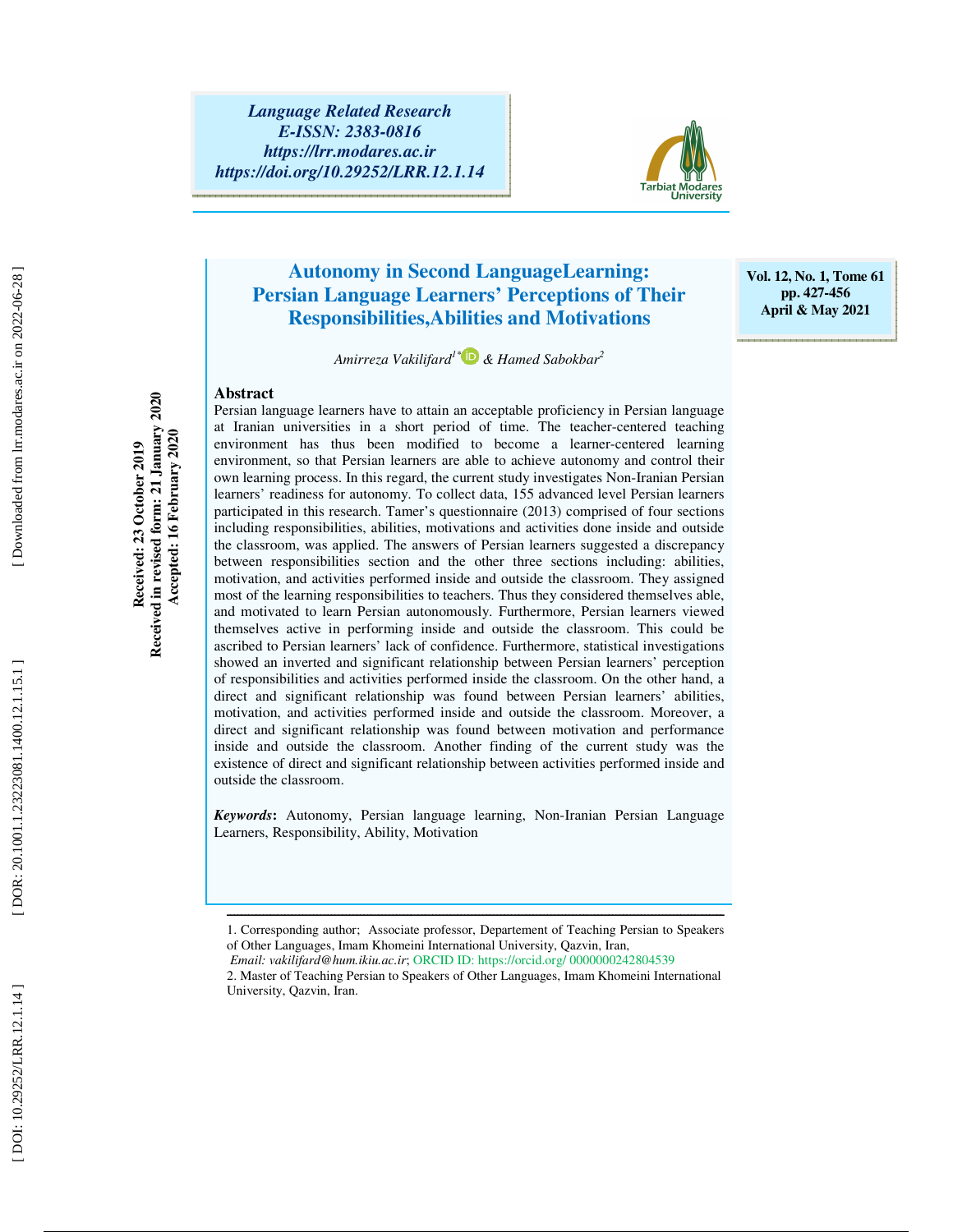Applicants who intend to study in Iranian universities must learn Persian language over a short time span and master the language considerably. For this reason, while learning from their teachers, they must take responsibility for their own learning. In general, in recent years second language teaching has observed a change from teacher-centered pedagogy to learner-centered pedagogy in order to encourage learners to assume responsibility for their own learning and achieve autonomy.

Before discussing how Persian language learners could achieve autonomy, one needs to know their level of readiness to become autonomous, as well as their needs and shortcomings in this matter. Thus, the present study examined non-Iranian Persian language learners' readiness to become autonomous and sought to answer these questions: 1. What understanding do Persian learners have of their own responsibilities, abilities, motivations, and out-of-class and in-class activities? 2. What is the relationship between Persian learners' abilities and their motivation, out-ofclass activities, and in-class activities? 3. What is the relationship between Persian students' motivation and their out-of-class and in-class activities?

The subjects included 155 non-Iranian Persian language learners whose proficiency level was advanced. To collect data, Tamer Questionnaire (2013) was used which had four sections of responsibilities, abilities, motivation, and out-of-class and in-class activities. Responsibilities section examined Persian learners' perspectives on the responsibility of learning Persian. The purpose of the abilities section was to examine the learners' ability to learn Persian independently and without the help of a teacher. The motivation section examined Persian learners' level of motivation to learn Persian language. The activities section covered out-of-class and in-class activities that Persian learners had voluntarily done since the beginning of the school year. Participants answered the questions on a Likert scale. At the end of the questionnaire, an open response section was added so that the learners could offer their suggestions for the betterment of Persian language teaching at the universities.

**428**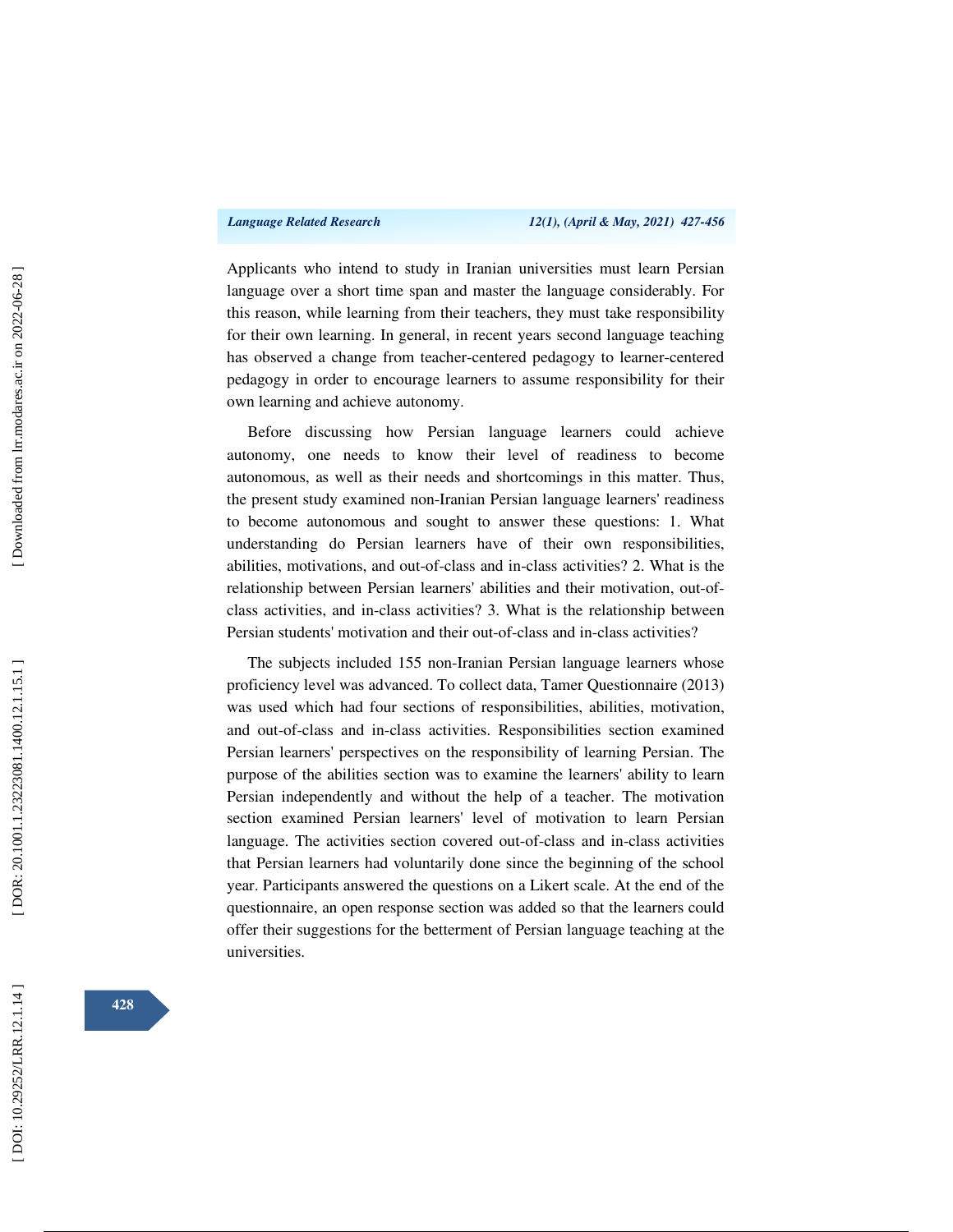Findings of the questionnaire in the responsibilities section indicated that, in the first place, Persian language learners consider language learning as the joint responsibility of themselves and their teachers. In the second place, they considered only teachers as responsible, and in the third place, they considered themselves responsible for learning. In the case of in-class activities, they considered teachers to be responsible, but in the case of outof-class activities they considered themselves responsible. In the abilities section, Persian learners assessed their ability to learn without the help of a teacher as "good" in the first place and "average" in the second place. In the motivation section, Persian students considered themselves to have the necessary motivation to learn Persian. In the activities section, Persian students declared themselves somewhat active inside and outside the classroom. In the final section, Persian learners made suggestions for the improvement of Persian language teaching. In general, Persian students' answers indicated a kind of contradiction between the responsibilities section and the abilities, motivation, and out-of-class and in-class activities. Findings showed that Persian learners considered themselves to have the necessary abilities and motivation to learn Persian autonomously and considered themselves active in out-of-class and in-class activities, yet they placed most of the responsibility for learning on the teachers. This issue could be explained in terms of Persian students' educational dependence on teachers. This dependence may be due to the educational environment in Iran or in the countries from which Persian learners come. Further analyses showed that Persian learners do not have enough self-confidence.

In summary, authors of this study conclude that, along with teaching language, teaching autonomous learning to Persian language learners could help increase their self-confidence. The authors of this study also consider the response of Persian learners to the activities section as positive and as an expression of their desire to learn autonomously. In addition, statistical analyses confirmed this assertion and showed that there was a significant inverse relationship between students' perceptions of responsibilities and

**429**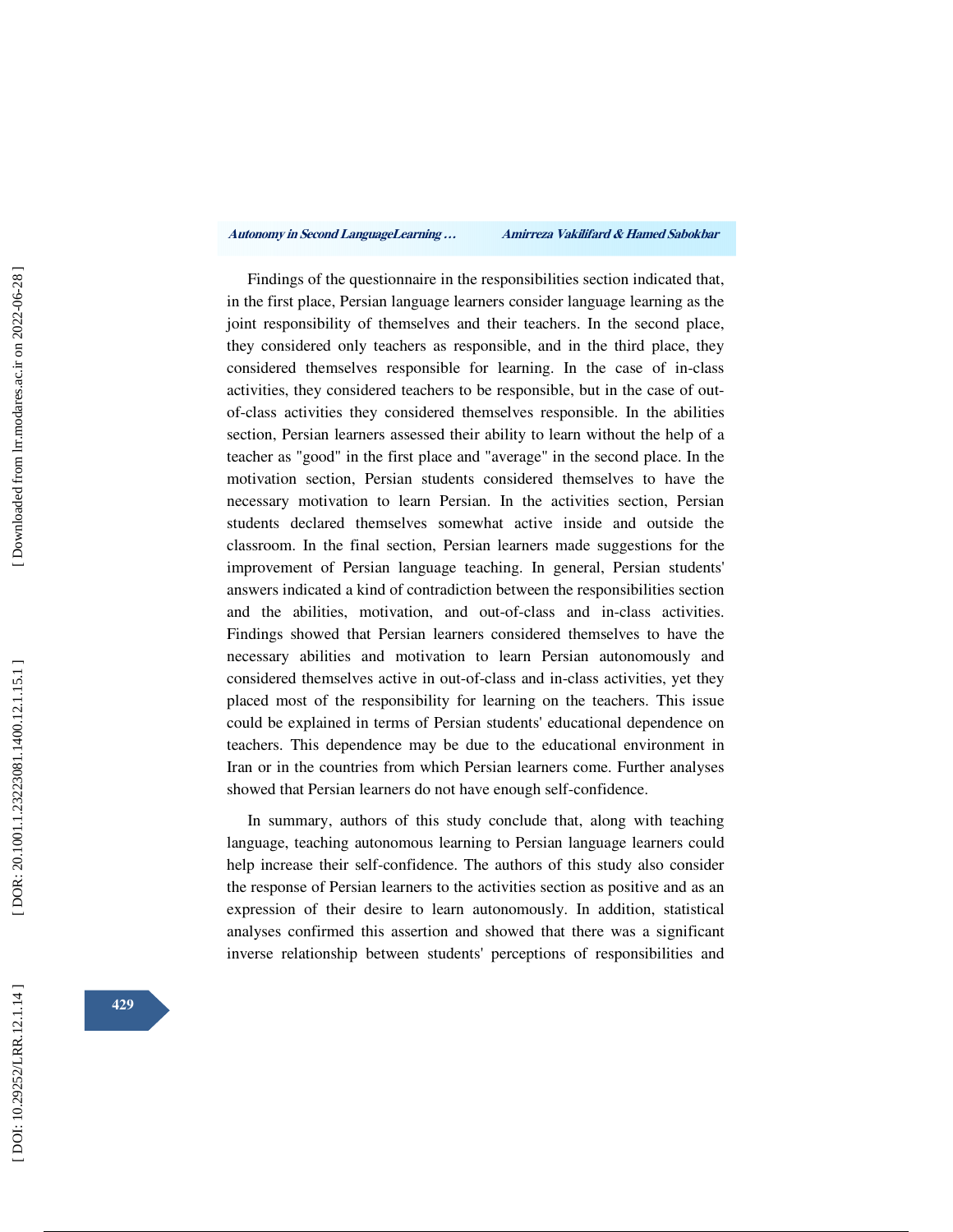.

*Language Related Research 12(1), (April & May, 2021) 427-456* 

their in-class activities. On the other hand, there was a direct and significant relationship between Persian students' abilities and their motivation and outof-class and in-class activities, as well as between their motivation and their out-of-class and in-class activities.

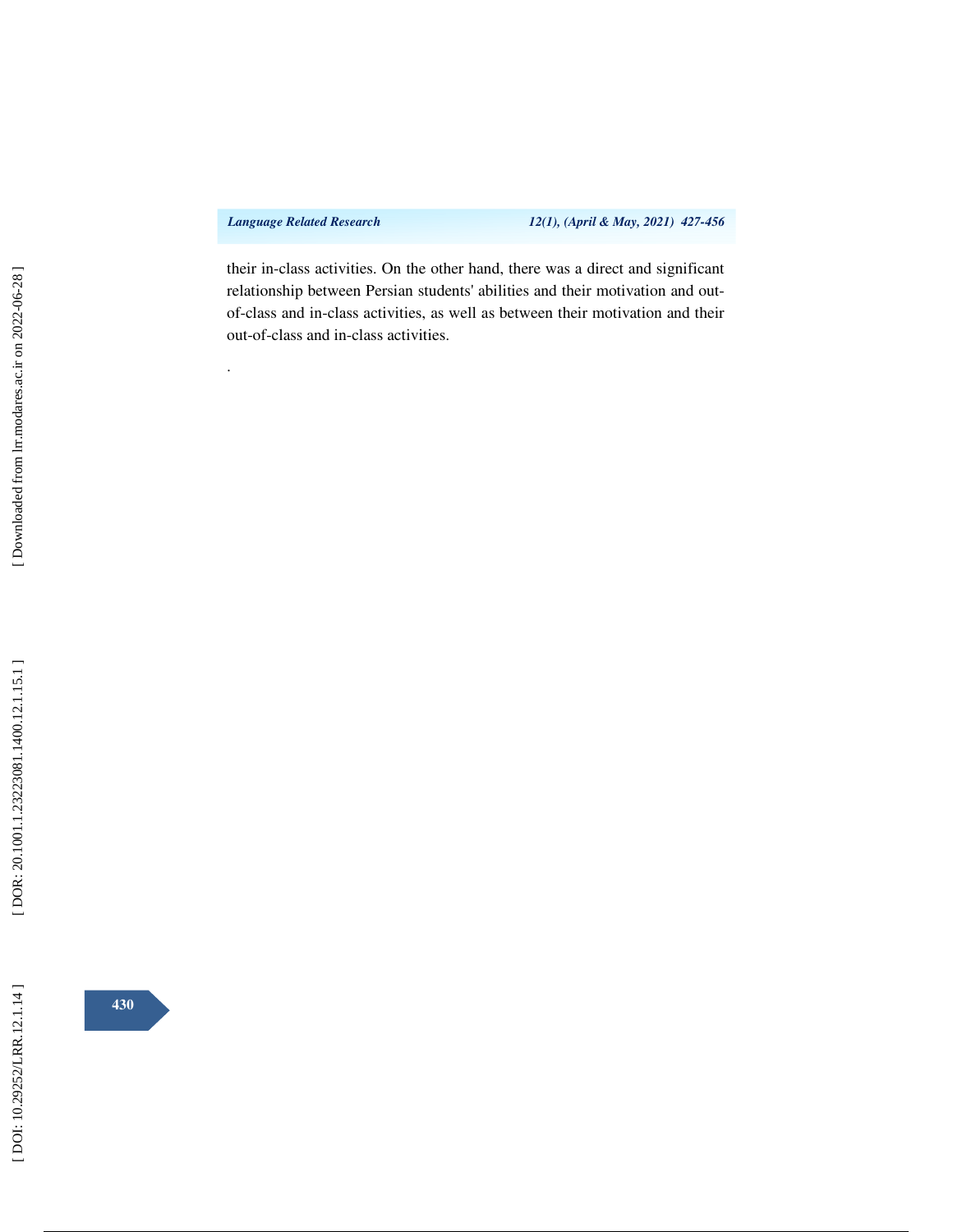د،12 ش 1 (پياپي 61) فروردين و ارديبهشت ،1400 صص427 - 456 مقاله پژوهشي

# خودمختاري در يادگيري زبان دوم: ادراك فارسيآموزان از مسئوليتها، تواناييها و انگيزه ها

ام**یررضا وکیلی فرد<sup>\\*</sup> ، حامد سبکبار<sup>۲</sup>** 

. دانشيار گروه آموزش زبان فارسي به غيرفارسيزبانان، دانشگاه بينالمللي امام خميني (ره)، قزوين، ايران. 1 ٢. دانش!موختهٔ کارشناسی ارشد اموزش زبان فارسی به غیرفارسیزبانان، دانشگاه بینالمللی امام خمینی (ره)، قزوین، ایران.

دريافت: 01/ 08/ 98 پذيرش: 27/ 11/ 98

# چكيده

زبانآموزان براي يادگيري زبان فارسي در دانشگاهها مدت زمان كوتاهي را ميگذرانند و در اين مدت بايد بهطور چشمگيري بر زبان تسلط يابند. آموزش زبانهاي دوم در سالهاي اخير، از محيط آموزشي مدرسمحور به محيط آموزشي يادگيرندهمحور تغيير يافته است تا زبانآموزان يادگيري خويش را در اختيار گيرند و به خودمختاري دست يابند. در اين راستا، پژوهش حاضر ميزان آمادگي فارسيآموزان غيرايراني را براي خودمختار بودن بررسي ميكند. شركتكنندگان شامل 155 تن از فارسيآموزان سطح تكميلي هستند. براي جمعآوري دادهها، از پرسشنامة تامر (2013) بهره گرفته شده است كه داراي چهار بخش مسئوليتها، تواناييها، انگيزه و فعاليتهاي درون و بيرون كلاس است. در پايان پرسشنامه بخشي با عنوان بازپاسخ براي فارسيآموزان درنظر گرفته شده است. پاسخهاي فارسيآموزان حاكي از نوعي تضاد ميان بخش مسئوليتها با بخش تواناييها، انگيزه و فعاليتهاي درون و بيرون كلاس است. يافتهها نشان ميدهد كه با وجود آنكه فارسيآموزان خود را از توانايي و انگيزة لازم جهت يادگيري خودمختارانة زبان فارسي بهرهمند ميدانند و خود را در انجام فعاليتهاي درون و بيرون كلاس فعال ميدانند، اما بيشتر مسئوليت يادگيري را متوجه مدرسان ميكنند. علاوه بر اين، بررسيهاي آماري نشاندهندة رابطة معكوس و معناداري ميان ادراك فارسيآموزان از مسئوليتها و فعاليتهاي درون كلاس است. از جهت ديگر، ميان تواناييهاي فارسيآموزان با انگيزه و فعاليتهاي درون و بيرون كلاس و همچنين ميان انگيزه با فعاليتهاي درون و بيرون كلاس رابطة مستقيم و معناداري ديده ميشود.

**واژههای کلیدی**: خودمختاری، یادگیری زبان فارسی، فارسیآموزان غیرایرانی، مسئولیت، توانایی، انگیزه.

ــــــــــــــــــــــــــــــــــــــــــــــــــــــــــــــــــــــــــــــــــــــــــــــــــــــــــــــــــــــــــــــــــــــــــ

E-mail: vakilifard@hum.ikiu.ac.ir :مقاله مسئول نويسندة\*

[ DOI: 10.29252/LRR.12.1.14 ] [\[ DOR: 20.1001.1.23223081.1400.12.1.15.](https://dorl.net/dor/20.1001.1.23223081.1400.12.1.15.1)1 ] [\[ Downloaded from lrr.modares.ac.ir on 20](https://lrr.modares.ac.ir/article-14-37492-fa.html)22-06-28 ] Downloaded from lrr.modares.ac.ir on 2022-06-28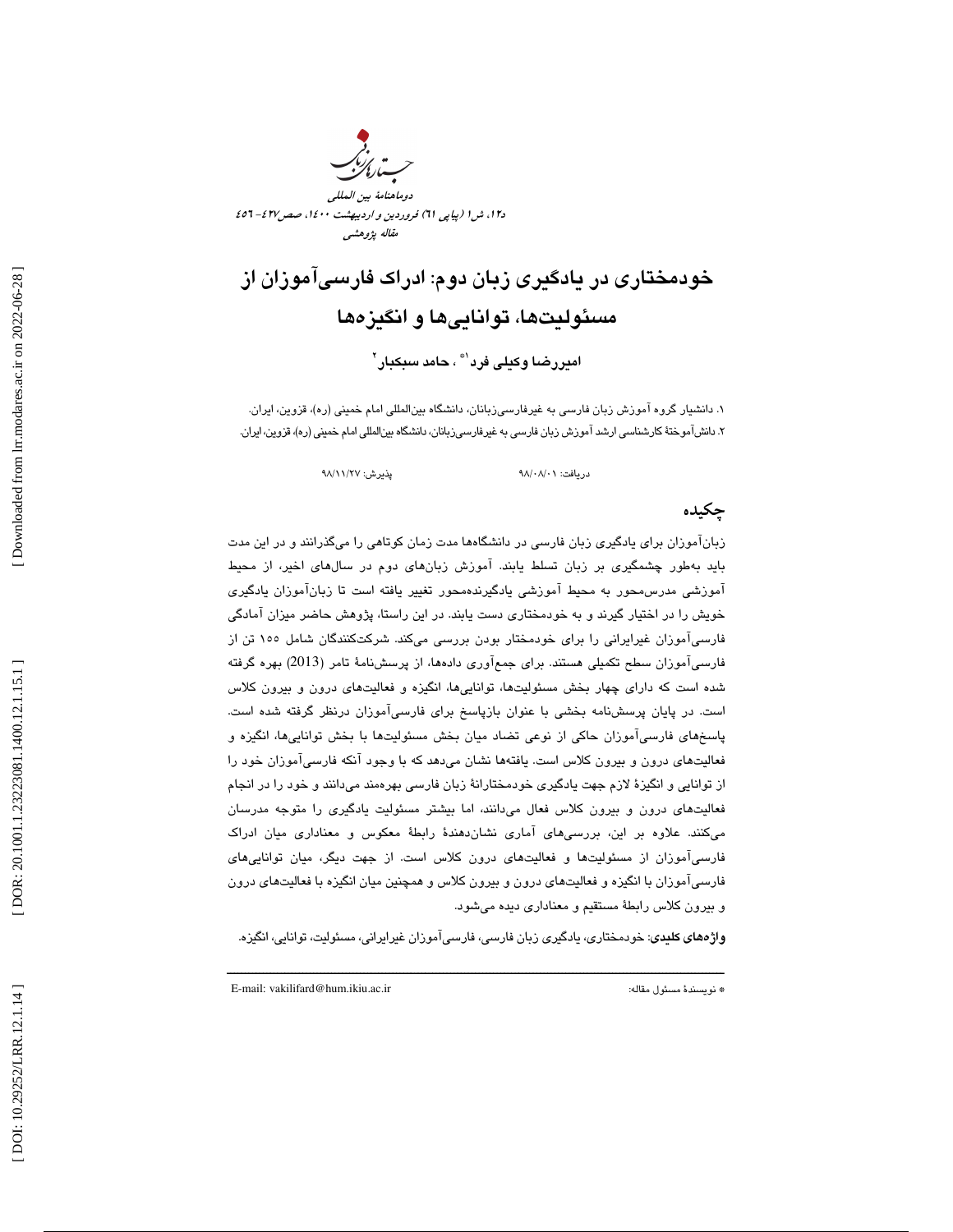# . مقدمه 1

هر ساله فارسيآموزاني با مليتهاي مختلف در مركز آموزش زبان فارسي دانشگاههاي ايراني مشغول به تحصيل ميشوند. آنان زمان محدودي را در مركز سپري ميكنند و بايد در اين مدت، به تسلط قابلقبولي از زبان فارسي دست يابند. از اين رو، آنان در كنار بهرهگيري از مدرسان مركز، بايد مسئوليت يادگيري خود را بر عهده گيرند و در يادگيري به صورت خودمختارانه عمل كنند. انگيزه در ابتداي راه نيروي اولية مور د نياز را براي آغاز يادگيري فراهم ميآورد و در ادامه، نيروي محرك لازم را براي ثابت قدم ماندن در فرايند يادگيري تأمين ميكند.

پيش از هرگونه اظهارنظر درمورد نحوة دستيابي فارسيآموزان به خودمختاري، اطلاع از ميزان آمادگي فارسيآموزان براي خودمختار شدن و نيز از نيازها و كاستيهاي آنان در اين زمينه ضروري به نظر ميرسد. بدين دليل، پژوهشگران به انجام پژوهش حاضر مبادرت ورزيدهاند. هدف از پژوهش حاضر بررسي ميزان آمادگي فارسيآموزان غيرايراني جهت يادگيري زبان فارسي به صورت خودمختارانه است. ميزان آمادگي آنان براي يادگيري خودمختارانة زبان فارسي از چهار منظر مسئوليتها، تواناييها، انگيزه و فعاليتهاي درون و بيرون كلاس مورد بررسي قرار گرفته است. در اين پژوهش متغير مستقل و وابسته وجود ندارد. اين پژوهش كه مطالعه اي صرفاً رابطه اي است، در پي پاسخ به پرسشهاي زير است:

. فارسيآموزان چه دركي از مسئوليتها، تواناييها، انگيزهها، فعاليتهاي بيرون كلاس 1 و درون كلاس دارند؟

. ميان تواناييهاي فارسيآموزان با انگيزه، فعاليتهاي بيرون كلاس و نيز با فعاليتهاي 2 درون كلاس آنان چه رابطهاي وجود دارد؟

 . ميان انگيزة فارسيآموزان با فعاليتهاي بيرون كلاس و نيز با فعاليتهاي درون 3 كلاس آنان چه رابطهاي وجود دارد؟

روش پژوهش حاضر، بهصورت ميداني و با بهرهگيري از پرسشنامه انجام پذيرفته است. بخشهای تشکیلدهندهٔ پرسشنامه به ترتیب عبارتاند از: چهار بخش مسئولیتها<sup>۰</sup>، توانایی۱ها<sup>۲</sup>، انگیزه<sup>۳</sup>، فعالیت۱هأ و بخش پنجم، قسمت بازپاسخ. بخش مسئولیت۱ه دیدگاه<br>.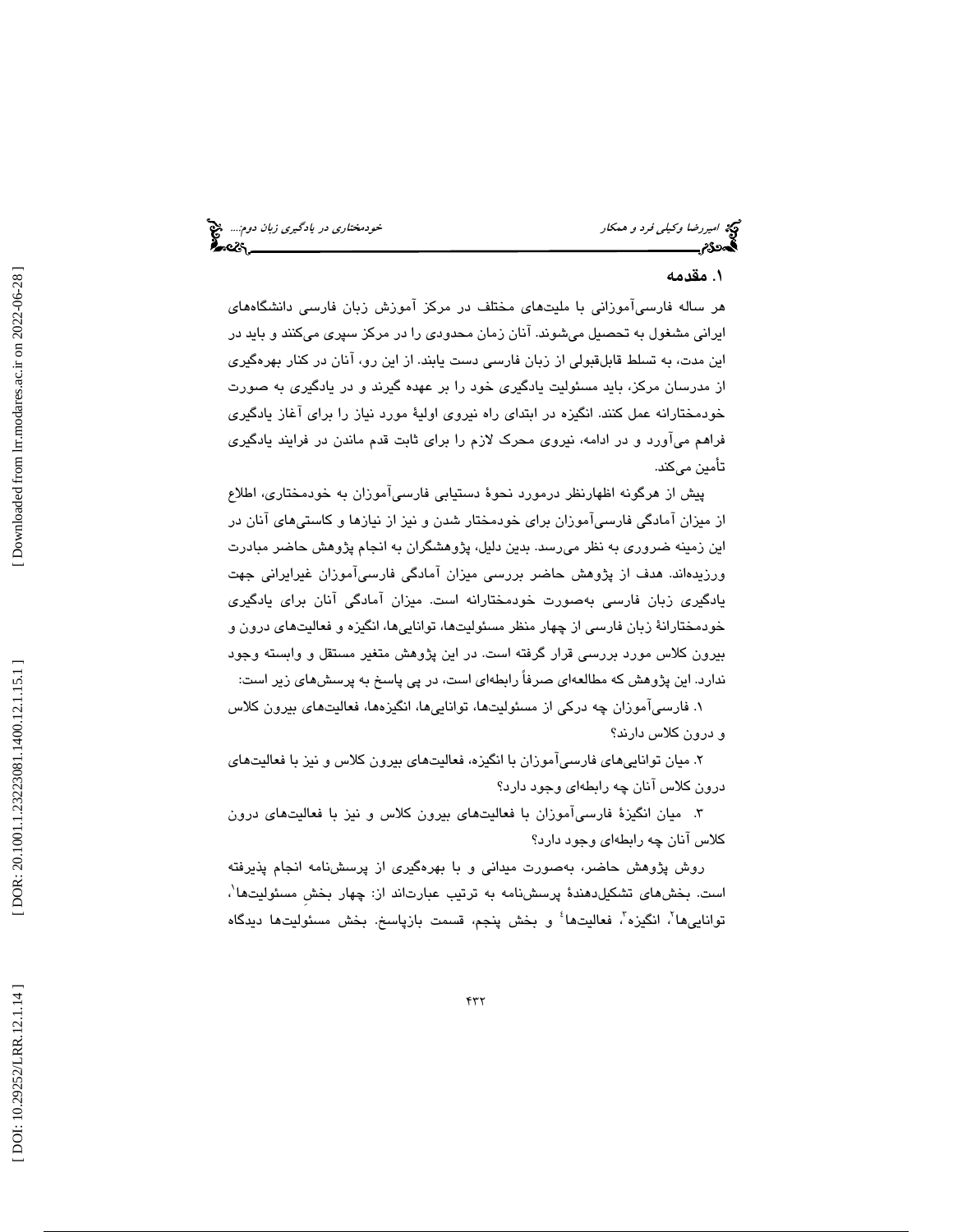فارسيآموزان را درمورد مسئوليت يادگيري زبان فارسي مورد بررسي قرار ميدهد. هدف از بخش تواناييها بررسي توانايي فارسيآموزان در يادگيري زبان فارسي بهصورت مستقلانه و بدون كمك گرفتن از مدرس است. بخش انگيزه ميزان انگيزش فارسيآموزان را براي يادگيري زبان فارسي مورد بررسي قرار ميدهد. بخش فعاليتها شامل فعاليتهايي است كه فارسيآموزان از ابتداي سال تحصيلي بهصورت اختياري در درون و بيرون كلاس انجام دادهاند. شيوهٔ پاسخدهي به بخشهاي اين پرسشنامه بر مبناي مقياس ليكرت بوده و از 52 سؤال تشكيل شده است . در پايان پرسشنامه، بخش نهايي بهصورت بازپاسخ و براي ارائة نظرات فارسيآموزان جهت بهتر شدن آموزش زبان فارسي در دانشگاه درنظر گرفته شده است.

در بخش بعدي، مباني نظري مربوط به مفهوم خودمختاري مطرح ميشود. ابتدا تعريفي از خودمختاري ارائه ميشود. سپس مؤلفههاي خودمختاري شرح داده ميشوند. در مرحلة بعد ويژگيهاي زبانآموزان خودمختار و توضيحاتي درمورد ارتباط خودمختاري و انگيزه ارائه ميشود.

# . چارچوب نظري 2

#### 1ـ2 . چيستي خودمختاري

مفهوم خودمختاری ْ نخستینبار در دههٔ ۱۹۷۰ میلادی وارد حوزهٔ آموزشکاوی زبان شد. پس از آن، صاحبنظران اين حوزه تعاريف متفاوتي را از مفهوم خودمختاري به دست دادند . با بررسي (Sinclair, 2008 كه نشاندهندة وجود برداشتهاي متفاوت از اين مفهوم است ( اين تعاريف ميتوان خودمختاري را ظرفيتي دانست كه زبانآموز با اتكا به آن بر يادگيري خود تسلط میLبابد و مسئولیت یادگیری را برعهده میگیرد (Benson, 2011). خودمختاری همان توانايي فرد است كه به واسطهٔ آن، يادگيري خود را عهدهدار ميشود ,Little, 2007 p.15). تعريف دقيقترى از مفهوم خودمختارى را ريچاردز و اشميت<sup>٦</sup> ارائه دادهاند:

خودمختاري در يادگيري زبان به معناي توان فرد در برعهده گرفتن روند يادگيري خود و مسئوليتپذيري او در قبال تصميمهايي است كه با اهداف، مراحل يادگيري و پاسخگويي به مستلزمات آموختن زبان ارتباط دارند. درنتيجه، در قياس با زبانآموزي كه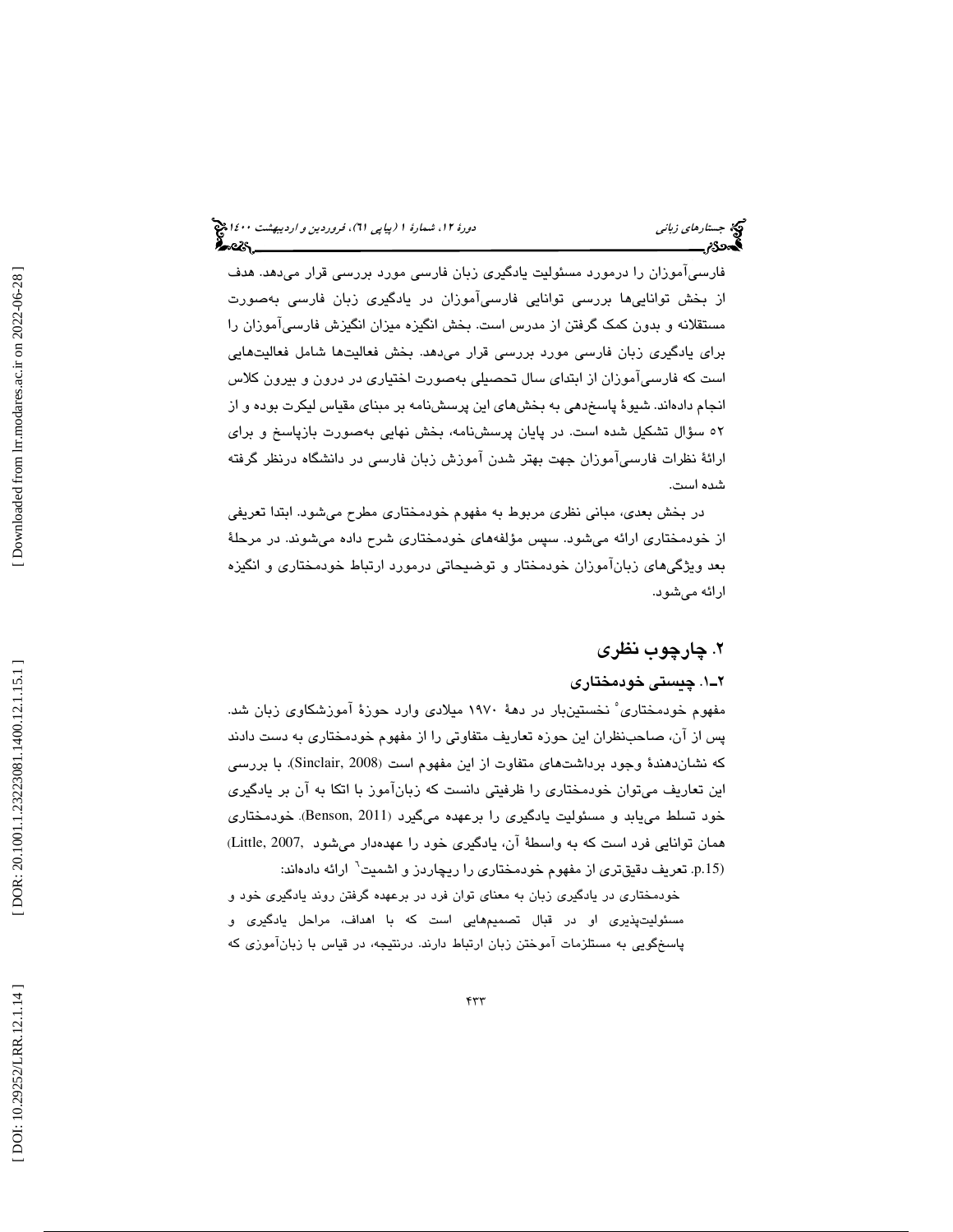امير اسير الحيد العدم و همكار خودمختاري در يادگيري زبان دوم.... اميمه<br>ال**حدد تاريخت خودمختاري در يادي است.**<br>**الحدد تاريخت خودم الله در يادي است.** 

براي تصميمگيري در موارد ذكرشده به ديگران وابستگي دارد، به چنين شخصي زبانآموز . (2010, p.44 خودمختار ميگويند (

در تعريف ذكرشده، شايد به ظاهر سطح بالايي از آزادي عمل براي زبانآموزان درنظر گرفته شده باشد، اما از همان ابتدا منظور از خودمختاری، يادگيری زبانآموزان در انزوا نبوده<br>است (Lamb, 2008).

اين قبول مسئوليت به معناي آزادي كامل زبانآموز و رويگرداني از مدرسان زبان نيست. بلكه زبانآموز با آگاهي و انديشيدن به آنچه در كلاس تدريس ميشود از راهبردهاي مناسب بهره ميگيرد. در اينجا، براي درک بهتر مفهوم خودمختاري نگاهي به معناي واژهٔ آزادی می|ندازیم. تربی<sup>٬</sup> (2008). آزادی را پیششرط لازم خودمختاری میداند و از منظر معناشناختی^ مورد بررسی قرار میدهد. وی اشاره دارد که آزادی مطلق وجود ندارد و شرايط بيروني و دروني به ايجاد موانع و محدوديتهايي در بروز اعمال و كردار انسانها منجر میشوند. انان با اگاهی از کم و کیف این محدودیتها، به ازادی و رهایی دست مييابند. بدين ترتيب، آزادي در اينجا به معناي مواجه ة صحيح با محدوديتها و موانع است. بر همین مبنا، تربی (2008) به محدودیتهای موجود در آموزش و یادگیری زبان اشاره ميكند. از ديدگاه وي، با كسب دانش و آگاهي لازم جهت شناخت ماهيت زبان و نحو ة يادگيري آن ميتوان به آزادي مدنظر دست يافت و اين آزادي شرط لازم شكل يافتن خودمختاري است.

## 2ـ2 . مؤلفههاي تشكيلدهندة خودمختاري

ليتلوود<sup>٩</sup> (1996) خودمختار بودن را در گرو دو مقولهٔ توانايي `` و اراده `` مىداند. سپس اين دو مقوله را متشكل از چهار مؤلفهٔ ديگر معرفي ميكند. از ديدگاه او، توانايي فرد حاصل دانش'` و مهارت'`` است: وي در مورد مسائلي كه دربارهٔ آنها تصميم ميگيرد، بايد دانش لازم و براي اِعمال آن تصميم، مهارت مورد نياز را داشته باشد. اراده نيز حاصل داشتن انگيزه ٔ`` و اعتماد به نفس ْ`` لازم فرد براي پذيرش مسئوليت در قبال آن دسته از تصميمهايي است كه وي اتخاذ كرده است. ليتلوود (1996) براي دستيابي به عملكرد خودمختارانهٔ موفق، وجود اين چهار مؤلفه را ضروري ميشمارد .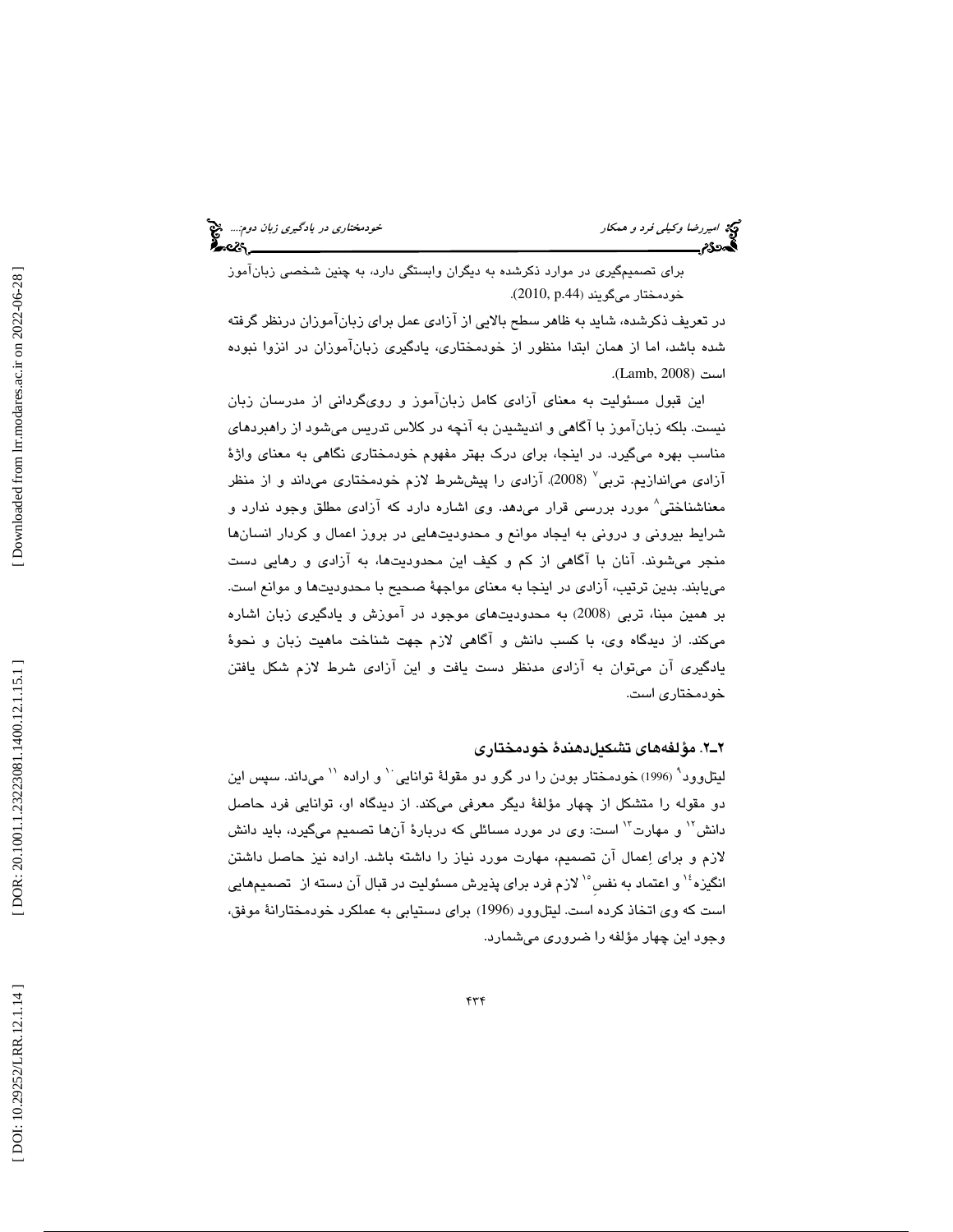همچنين، تقسيمبندي جينگ و بنسون (2013)، خودمختاري را شامل سه مؤلف ة توانايي، <sup>16</sup> اشتياق<sup>٧</sup> و آزادي^` ميداند. در اينجا توانايي حاصل برخورداري از مهارتهاي يادگيري و بهرهمندي از دانش زباني كافي براي تسلط يافتن بر تكاليف يادگيري است. مقصود از اشتياق آن است كه زبانآموزان تا چه ميزاني خواستار انجام تكاليف يادگيري هستند. درنهايت ، آزادي به اندازه و حدودي اشاره دارد كه زبانآموزان اجازه دارند بر نحو ة يادگيري خود تسلط داشته باشند. ميزان آزادي نيز توسط عاملي خاص يا شرايط يادگيري مشخص ميشود.

## 3ـ2 . خودمختاري و انگيزه

درمورد خودمختاري و ارتباط آن با انگيزه، بايسته است اشاره شود كه انگيزه، خصيصهاي رواني يا نيروي محركي است كه زبانآموزان به واسط ة آن به اهداف خود دست مييابند و در موفقيت يا ناكامي يادگيري زبان عاملي مؤثر است. (Richards & Schmidt, 2010). زيرا به عقيدهٔ دورنيه و يوشيودا<sup>٬٬</sup> (2011)، خودمختاري و انگيزهٔ زبانآموز به ميزان شركت فعالانهٔ وي در فرايند يادگيري بستگي دارد. در اينجا، به ارتباط خودمختاري با انگيزه و نيز نظريهٔ خودتعيينگری َ ` و نظريهٔ انتساب'` پرداخته میشود.

#### . 1ـ3ـ2 نظري ة خودتعيينگري

خودتعيينگري به معناي آزاد بودن افراد در انتخاب نتيجهٔ امور است بدون اينكه عوامل Deci & Rayan, خارجي در مشخص ساختن اعمال و رفتارهاي آنان نقشي داشته باشند ( 1985). بر اساس نظریهٔ خودتعیینگری افراد از طریق عوامل بیرونی، مانند دریافت پاداش، نمره گرفتن و جلب نظر ديگران يا عوامل دروني، مانند علاقهٔ شخصي، كنجكاوي و لذت از انجام فعاليت، انگيزه مييابند (.2015, p.3). از اين رو، دو نوع انگيزه وجود دارد: انگيزهٔ بیرونی<sup>۲۲</sup> که بر دستیابی به اهداف ابزاری، مانند دریافت پاداش یا اجتناب از تنبیه اشاره دارد و انگيزهٔ دروني™ كه بر انجام فعاليتها بهسبب لذتبخش بودن يا رضايتبخش بودنشان دلالت دارد (Noels et al., 2000). خودتعیینگری جزو جدایی ناپذیر در رفتارهایی است كه از انگيزهٔ دروني حاصل مي شوند. البته خودتعيينگري در برخي از رفتارهاي ناشي از انگيزهٔ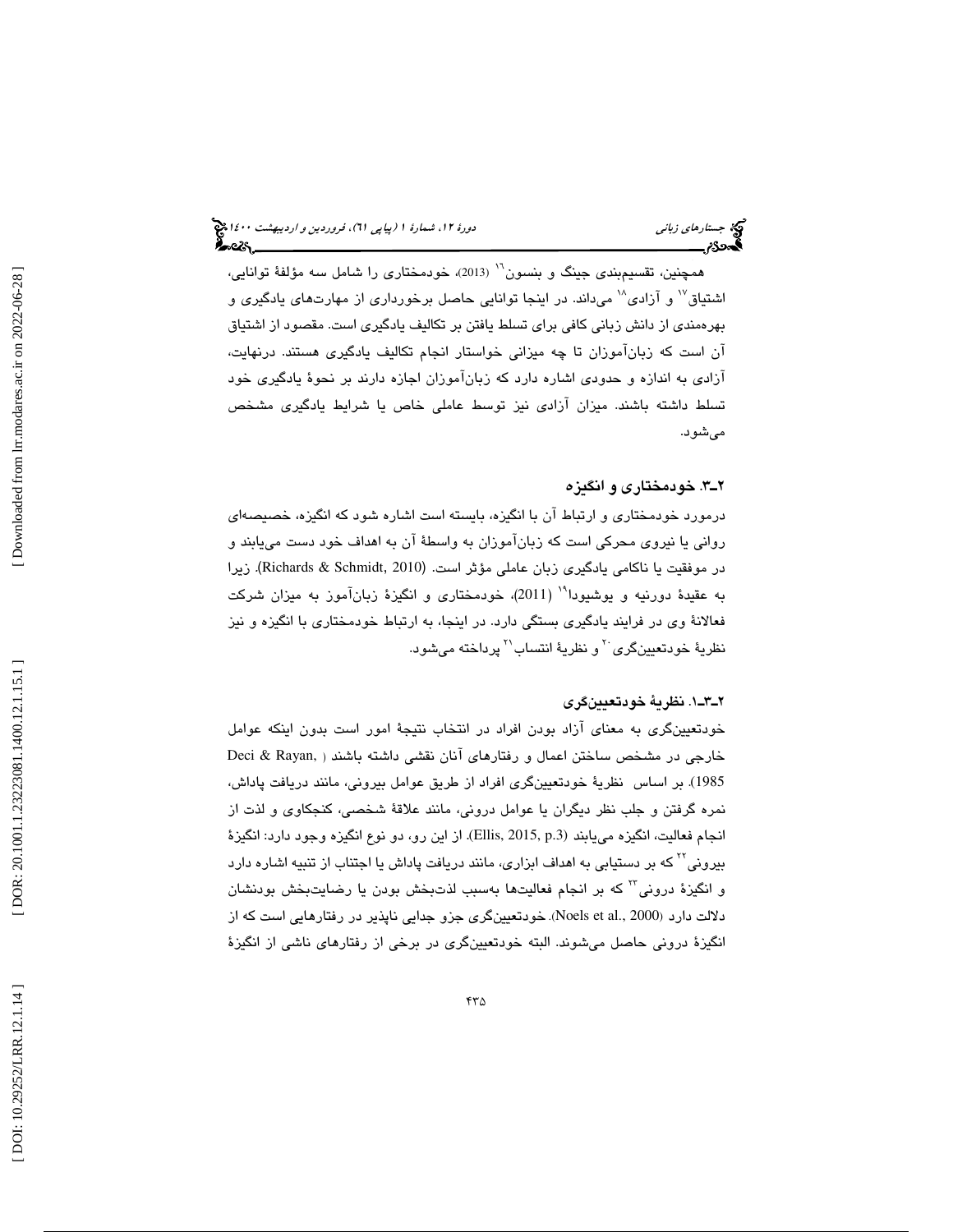امير اسيررضا وكيل*ي فرد و همكار خودمختاري در يادگيري زبان دوم...*. اميمه<br>ال**ميرون خودمختاري خودمختاري به در اين دوم...**<br>**الميردي خودم به استان دوم...** 

بيروني نيز مشاهده ميشود.

#### 2ـ3ـ2 . نظرية انتساب

در تعريف نظرية انتساب، به اين گفتة دورنيه (Dörnyei, 2005, p.79) ميتوان توجه كرد: دلايل ذهني كه به موفقيتها و ناكاميهاي پيشين خود نسبت ميدهيم، به صورت قابل » ملاحظهاي به وضعيت انگيزشي ما شكل ميبخشند و اقدامات آينده بر مبناي آن انجام مي- پذيرند». بدين شكل، شالودهٔ اصلي نظريهٔ انتساب در ادراک زبانآموزان از علت موفقيتها و ناكاميهاي خود و تأثيري كه در عملكر د آيندهشان ميگذارد، نهفته است ,Dickinson( براي مثال ، اگر زبانآموزان ناكامي در انجام تكليف خاصي را به توانايي پايين خود .1995) نسبت دهند، ممكن است ديگر هرگز به انجام اين تكليف اقدام نكنند. در صورتي كه اگر مشكل را در عدم كوشش كافي يا راهبردهاي نامناسب يادگيري خود بدانند، اين امكان وجود دارد كه بار ديگر نيز به انجام همان تكليف بپردازند (Dörnyei, 2005, p.79).

## . 4ـ2 ويژگيهاي زبانآموزان خودمختار

خصيصة خودمختاري در هر كس به شكلي خاص نمايان مي شود و پديدهاي ايستا و ثابت نيست. به همين دليل، توصيف آن در افراد مختلف، عملي دشوار است (Riihimäki, 2013). با اين حال، تلاشهايي در جهت توصيف زبانآموزان خودمختار صورت گرفته است:

دیکنسون<sup>۲۶</sup> (1993) زبانآموزان خودمختار را دارای پنج خصلت معرفی میکند. از دید او، زبانآموزان خودمختار از آنچه تدريس ميشود و از اهداف مدرسانشان آگاهاند، مي-توانند در كنار اهداف مدرسان خود، هدفهاي خودشان را تبيين كنند؛ راهبردهاي يادگيري مناسب را به صورت آگاهانه انتخاب كنند و بهكار ميگيرند ؛ بر نحو به ة كارگيري راهبردهاي يادگيري نظارت ميكنند و راهبردهاي نامناسب را رها ميسازند و به بهرهگيري از ديگر راهبردها روي ميآورند و درنهايت، بهصورت آگاهانه ، نحو ة يادگيري خود را همواره ارزيابي ميكنند.

در همين راستا، هج °° (2008, p.76) ويژگيهاي زبانآموزان خودمختار را هشت مورد برمیشمارد. بدین ترتیب، او زباناموزانی را خودمختار میداند که از نیازهای خود اگاهاند و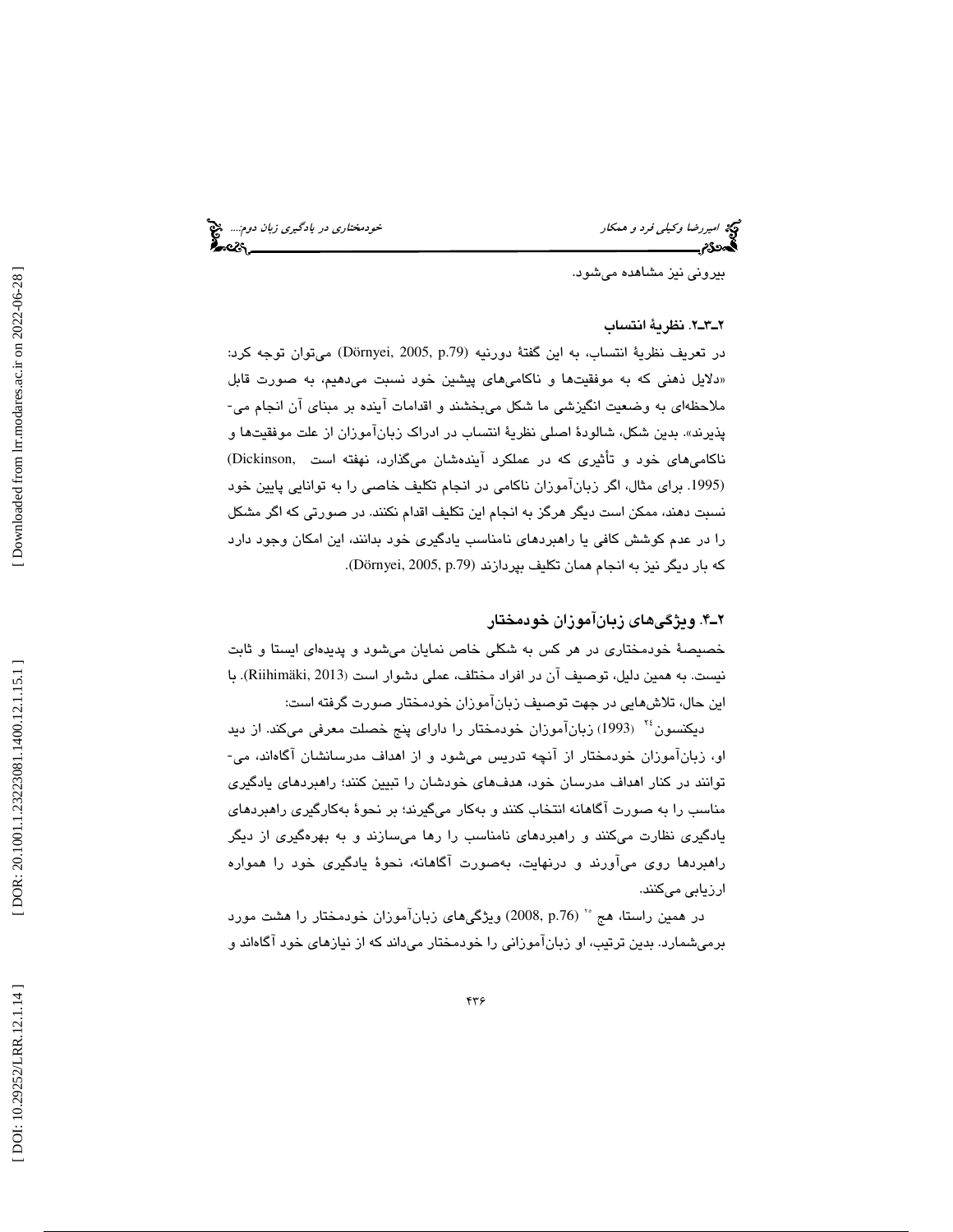با همراهي مدرسشان در جهت دستيابي به اهداف خود تلاش ميكنند؛ در درون و بيرون كلاس به يادگيري ميپردازند؛ از مواد درسي كلاس محور بهره ميبرند و قادرند پيشرفت خود را بر مبناي آن استوار سازند؛ از منابع بهصورت مستقلانه بهره ميگيرند؛ با تفكر پويا و فعالانه به يادگيري ميپردازند؛ در صورت نياز راهبردهاي يادگيري خود را به گونهاي سازگار ميكنند تا منجر به پيشرفتشان در يادگيري شود؛ زمان مربوط به يادگيري را به صورت مناسب تقسيم و مديريت ميكنند و مدرس در نظرشان بهمثابهٔ يک خدا نيست و از او انتظار ندارند توانايي تسلط يافتن بر زبان را به آنان اهدا كنند.

ذكر اين نكته لازم بهنظر ميرسد كه برشمردن ويژگيهاي تمام زبانآموزان خودمختار، عملی ناممکن است. از این رو، موارد ارائهشده تنها جنبهٔ معیار و راهنما را دارند ( .Sella 2014). بهصورت خلاصه، ميتوان زبانآموزان خودمختار را كساني دانست كه در نحوهٔ يادگيري خود تأمل ميكنند، در مسير يادگيري بهصورت مستقلانه پيش ميروند، اهدافي را Riihimäki, براي خود مشخص ميكنند و ميزان پيشرفتشان را مورد ارزيابي قرار ميدهند ( (. 2013

تا اينجا، به ترتيب دربارهٔ چيستي خودمختاري، مؤلفههاي آن، تعريفي اجمالي از انگيزه و ويژگيهاي زبانآموز خودمختار نيز ذكر به ميان آمد. اكنون به پژوهشهاي انجامشده در اين زمينه ميپردازيم.

# . پيشينة تحقيق 3

پژوهشهاي بسياري دربارة خودمختاري در يادگيري زبان انگليسي انجام شده است، از جمله:

اِسپرت<sup>۲۰</sup> و همكاران (2002)، به منظور دريافتن ميزان آمادگي و اشتياق زبانآموزان به يادگيري خودمختارانه و همچنين بررسي ميزان فعاليتهاي خودمختارانهاي كه آنان در درون و بيرون كلاس انجام ميدهند، پژوهشي را با بهكارگيري يك پرسشنامة چهاربخشي با شركت 508 نفر از دانشجويان دانشگاه پليتكنيك در هنگ كنگ انجام دادند. بخش اول پرسشنامه به اين اختصاص داشت كه زبانآموزان جنبههاي مختلف يادگيري زبان را وظيفة چه كسي (مدرس يا زبانآموز) ميدانند. بخش دوم، بر ديدگاه زبانآموزان از توانايي خود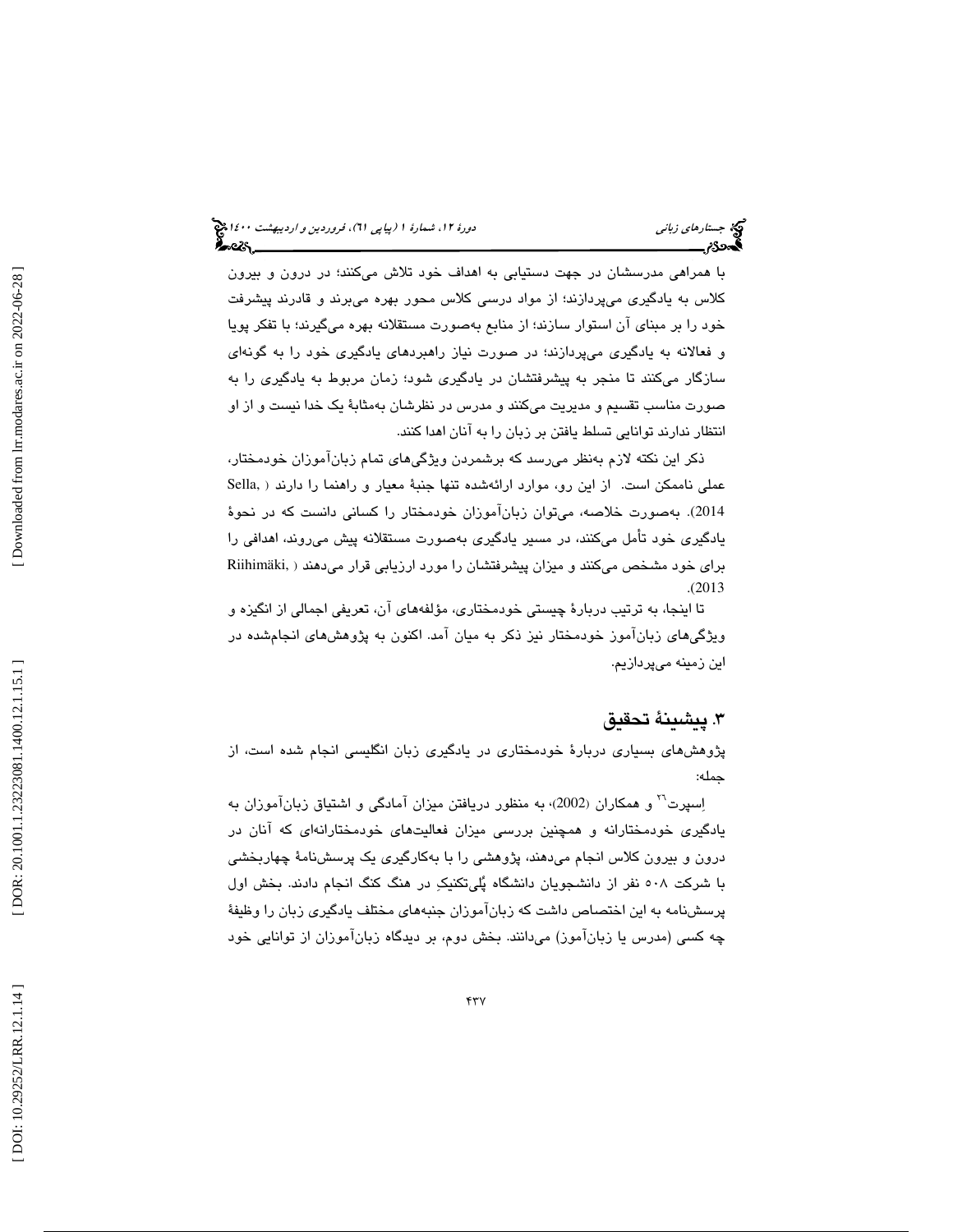در انجام همان وظايف تمركز داشت. بخش سوم، درپي سنجيدن سطح انگيزش زبانآموزان بود و بخش چهارم پرسشنامه نيز درمورد فعاليتهاي زبانآموزان در درون و بيرون كلاس بود كه نشاندهندة يادگيري خودمختارانة زبانآموز است. نتايج نشان داد كه در بخش اول زبانآموزان مدرسان را در آنچه مربوط به فعاليتهاي كلاسي ميشود، بيشتر مسئول ميدانستند و بر عكس، درمورد فعاليتهاي بيرون كلاس بار مسئوليت را بر عهدة خود مي دانستند. در بخش دوم زبانآموزان ديدگاه مثبتي نسبتبه تواناييهاي خود داشتند. در بخش سوم، 14 درصد زبانآموزان پاسخ نداده بودند كه در مصاحبهاي كه به عمل آمد، مشخص شد برخي زبانآموزان قصد نداشتند كه از خود بيانگيزگي نشان دهند. بخش چهارم، حاكي از آن است كه با تمركز بر فعاليتهايي كه زبانآموزان در بيرون انجام ميدهند، بهتر ميتوان يادگيري خودمختارانة آنان را تقويت كرد.

اوستونوغلو<sup>۲۷</sup> (2009)، در مقالهای به بررسی ادراک دانشجویان ترکیهای از مسئولیتها و تواناييهاي خود دربارة يادگيري خودمختارانه پرداخت. او دادههاي پژوهش خود را از دانشجويان دانشگاه انگليسي زبان شهر ازمير تهيه كرد. تعداد آنان 320 نفر بود و از اين ميان 162 نفر دختر و 158 نفر پسر سال اول دانشگاه با ميانگين سني بين 19 تا 22 سال بودند. مدرسان مورد مطالعه اين پژوهش 24 نفر با ميانگين سني بين 30 تا 40 سال بودند. اوستونوغلو در اين پژوهش از ترجمة تركي پرسشنامة اسپرت و همكاران (2002)، بهره جست. علاوه بر اين او از دا 25 نشجو نيز مصاحبه به عمل آورد تا دادهها را هم بهصورت كمي و هم به صورت كيفي در اختيار داشته باشد. بررسيهاي آماري پرسشنامه نشانگر تفاوت ميان ديدگاه دختران و پسران درمورد تواناييهايشان و فعاليتهاي خودمختارانهاي كه انجام ميدهند، بود. به بيان واضحتر، دختران در مقايسه با پسران، خود را زبانآموزان تواناتري تصور ميكردند. در حوزة فعاليتها نيز دختران خود را كوشاتر از پسران ميديدند. با اين حال، در باب مسئوليت، تفاوت چنداني در بين دختران و پسران يافت نشد. عامل انگيزش رابطة معناداري با حوزههاي مسئوليت، توانايي و فعاليتها داشت. بدين معنا كه هر چه انگيزة دانشجويي بالاتر باشد، گسترة مسئوليتها و تواناييهاي خود را فراتر ميبيند و در فعاليتهاي خودمختارانة بيشتري شركت ميكند. دانشجويان درمورد مسئوليتهاي زبانآموزي، خود را توانا ارزيابي ميكنند. با اين همه، مسئوليت چنداني بر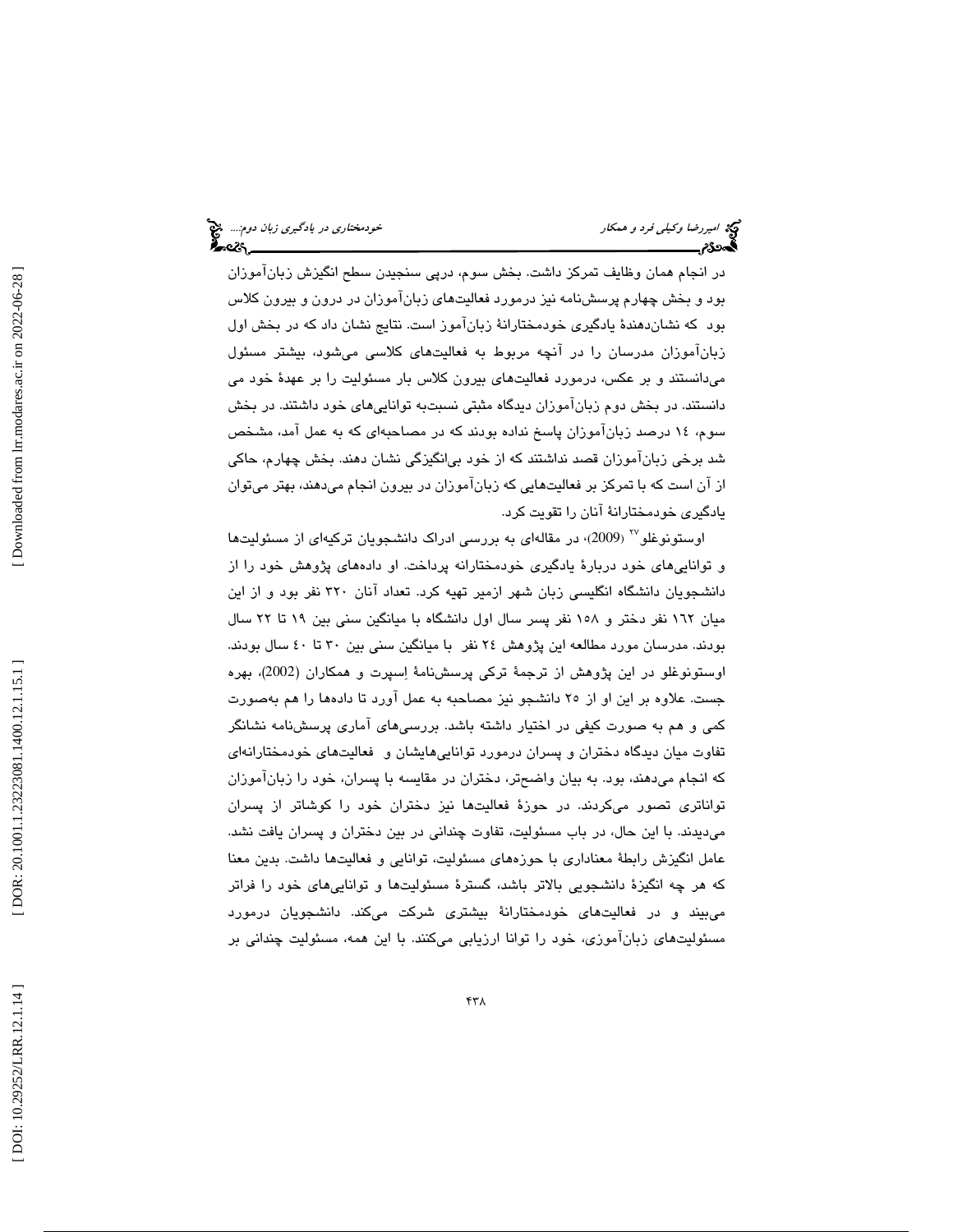عهدة آنان گذاشته نميشود. دانشجويان خود را در زمينههايي مانند: انتخاب اهداف و فعاليتهاي يادگيري در درون و بيرون كلاس، ارزيابي يادگيري و شناسايي ضعفها، توانا ميدانند، اما نظر مدرسان مخالف اين امر است. به بيان ديگر، دانشجويان خود را تواناتر از آن ميدانند كه مدرسان تصور ميكنند. اگرچه يافتههاي پژوهش حاكي از باانگيزه بودن دانشجويان بود، با وجود اين آنان تمايل چنداني به انجام فعاليتهاي خودمختارانه در بيرون كلاس نداشتند. اوستونوغلو دليل اين امر را با نوع انگيزة آنان در ارتباط ميداند. او در طي مصاحبه بر ديدگاههاي دانشجويان دربارة يادگيري خودمختارانه تمركز كرد. مدت زمان مصاحبه 45 دقيقه بود و به زبان مادري دانشجويان (تركي) به عمل آمد. دانشجويان در مصاحبه از عدم اعتماد مدرسان به آنها و عدم واگذاري مسئوليت گلهمند بودند. اوستونوغلو علاوه بر دانشجويان، با 8 نفر از مدرسان نيز مصاحبه كرد. آنان دانشجويان را در انتخاب فعاليتها، مواد درسي و ارزيابي يادگيري خود ناتوان ميدانستند. در ادامه، مدرسان به عدم آموزش خودمختاري و استقلال به دانشجويان اعتراف كردند و آن را نتيجة محدوديتهاي زماني و كلاسي دانستند.

تامر<sup>74</sup> (2013)، برای بررسی میزان آمادگی دانشجویان سطح زبانی فرومیانی<sup>۲۹</sup> برای يادگيري خودمختارانة زبان انگليسي و آگاهي از ديدگاههاي دانشجويان از مسئوليتها و فعاليتهاي خود در درون و بيرون كلاس، انگيزهها، تواناييهاي شناختي و فراشناختي <sup>۲</sup> با بهرگيري از پرسشنامه به پژوهشي با شركت 121 تن از دانشجويان 19 تا 21 ساله و 10 نفر از مدرسان زبان انگليسي در كشور عربستان اقدام كرد. او براي اين كار از پرسشنامة 31 اسپرت و همكاران (2002) بهره گرفت و از مدرسان نيز مصاحبة نيمهساختاريافتهاي به عمل آورد تا ديدگاه آنان را دربارة مفهوم يادگيري خودمختارانه و درمورد ضعف يا توانايي دانشجويان در خودمختار بودن، بداند. او پس از استخراج نكتههاي مهم مصاحبهها، درنهايت ديدگاههاي مشابه و متفاوت را طبقهبندي كرد. دانشجويان در بيشتر امور كلاسي، در درجة اول مدرسان و سپس خود را مسئول مىدانستند. انان در امور بيرون كلاس تنها خود را مسئول تشخيص دادند. تامر دليل اين امر را نظام آموزشي سنتي كشور عربستان ميداند و به عقيدة وي دانشجويان بهدليل عدم حضور مدرس در بيرون از كلاس، خود را مسئول فعالیتهای بیرون کلاس معرفی کردند. در ارتباط با تواناییهای دانشجویان در یادگیری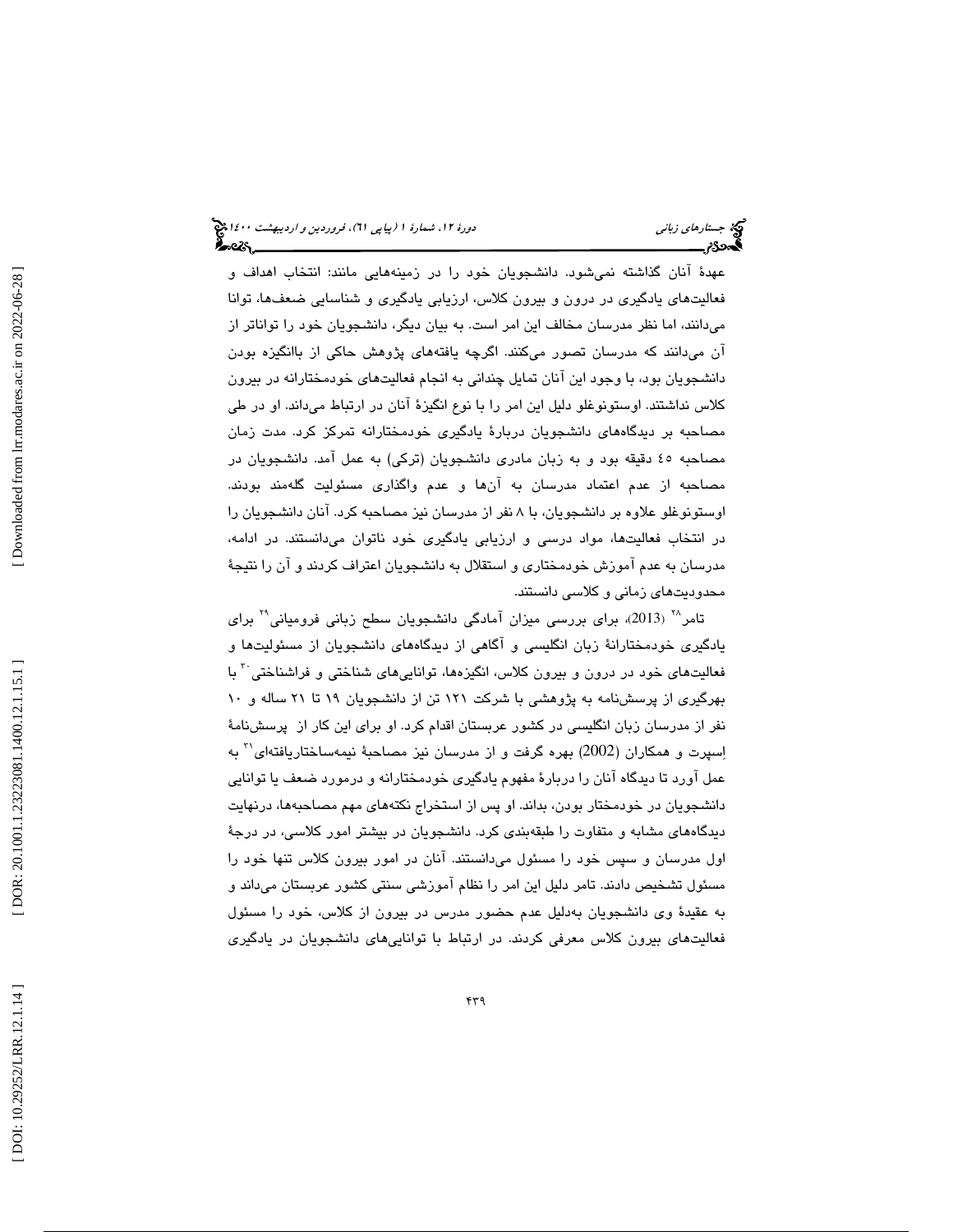خودمختارانه ميتوان نظر آنان را مثبت قلمداد كرد. درواقع، دانشجويان اعتماد به نفس بسياري داشتند. تامر اين مسئله را با مسئوليتناپذيري آنان در تضاد ميداند. او دليل اين امر را نوعي عرف در ميان دانشجويان عربستان سعودي ميداند. به عقيدة وي، آنان با وجود توانايي در انجام كارها، ترجيح ميدهند شخص ديگري انجام امور را برعهده گيرد. زبانآموزان انگيزة خود را جهت يادگيري زبان در سطح مطلوبي ارزيابي ميكردند. اين امر با مسئوليتپذيري، ديدگاه دانشجويان از تواناييهاي خود و ميزان فعاليتهاي خودمختارانة يادگيري آنان همخواني نداشت. تامر دليل اين امر را به متكي بار آوردن دانشجويان از ابتداي دوران تحصيل نسبت داد. در زمينة انجام فعاليتهاي خودمختارانه، دانشجويان به دو دسته تقسيم شدند. دستة اول در باب انجام فعاليتهاي خودمختارانه در خارج و درون كلاس گزينههاي اغلب و گاهي اوقات را انتخاب كردند و دستة دوم گزينههاي بهندرت و هرگز را برگزيدند. تامر اين نتيجه را با وجود نظام آموزشي سنتي در عربستان سعودي، امري مثبت قلمداد كرد. در قسمت سؤال باز پاسخ، دانشجويان پيشنهادهايي را درمورد نحوة ادارة كلاس، استفاده از فناوريهاي نوين در كلاس، محتواي درسها و غيره مطرح كردند كه بيانگر اشتياق و تمايل آنان به يادگيري زبان بهصورت خودمختارانه است. بيشتر مدرساني كه تامر با آنها مصاحبه كرد، دانشجويان را قادر به انجام يادگيري خودمختارانه دانستند و البته خاطرنشان كردند كه دانشجویان باید در زمینهٔ خودمختاری اموزش ببینند و سپس بهتدريج با تكاليف خودمختارانه مواجه شوند.

 به بيان برخي از پژوهشهاي صورتگرفته درمورد خودمختاري اشاره كرديم . پژوهشي در اين مورد در آموزش زبان فارسي به غيرفارسيزبانان انجام نگرفته است .

# ۴. روش پژوهش

پژوهشگران پرسشنامة اين پژوهش را از پژوهش تامر ( 2013)، برگرفته و تامر نيز پرسشنامهٔ خود را در اصل از تحقیق اِسپرت و همکاران (2002) اقتباس کرده است. آنان در طي پژوهشي در دانشگاه پليتكنيك هنگ كنگ اين پرسشنامه را تدوين كردند و به كار گرفتند. ليتل™ (2007)، خودمختاري را توانايي|ي ميداند كه فرد بهواسطهٔ آن مسئوليت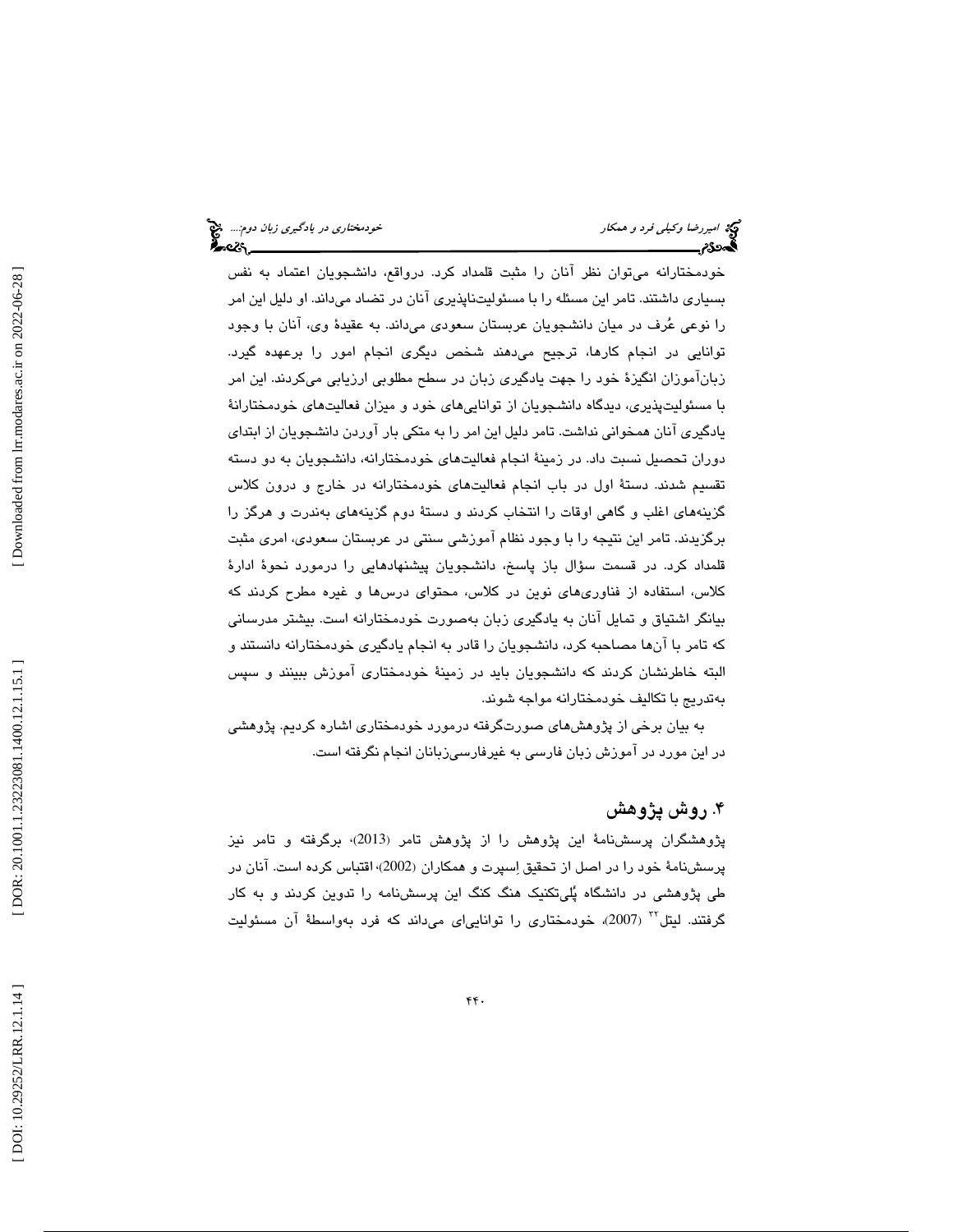يادگيري خود را ميپذيرد. او توانايي و مسئوليت را در پنج حوزه دخيل ميداند كه به ترتيب عبارتاند از: تعیین اهداف، تعیین محتوا و پیشرفت، انتخاب روشها و راهکارها، نظارت بر<br>روند یادگیری و ارزیابی یادگیری (Benson, 2007). اسپرت و همکاران (2002)، در پرسش-نامهٔ خود این حوزهها را درنظر گرفتند. سپس با توجه به دیدگاه دِسی و ریان ٌ'' (1985)، بخشي را بهنام انگيزه درمورد انگيزهٔ دروني<sup>،۳</sup> و خودمختاري به پرسشنامه افزودند. درنهايت، فهرستي از فعاليتهايي را كه زبانآموزان بهصورت مستقلانه قادر به انجام آن بودند، با كمك گروهي از آنان تهيه كردند.

تامر (2013)، تغییراتی را در نحوهٔ پاسخدهی به بخش نخست (مسئولیتها) اِعمال كرد. بدين ترتيب در قسمت پاسخها، علاوه بر گزينههاي «مسئوليت من است» و «مسئوليت مدرس است»، گزینهٔ دیگری نیز با عنوان «مسئولیت مشترک من و مدرس است» اضافه شد. او در انتهاي اين پرسشنامه نيز قسمت بازپاسخي را اضافه كرد كه در آن زبانآموزان در صورت تمايل، ديدگاه خود را بيان ميكردند. همچنين تامر پرسشنامه را به زبان عربي ترجمه كرد. به صورتی كه متن ترجمهٔ هر عبارت انگلیسی از پرسشنامه در زیر آن قرار گرفت. پژوهشگران در این پژوهش با ترجمهٔ پرسشنامهٔ تامر (2013) به زبان فارسی، از آن دو نسخهٔ فارسی ـ انگلیسی و فارسی ـ عربی تهیه کردند.

شركتكنندگان اين پژوهش تعداد 155 نفر از فارسيآموزان سطح تكميلي مركز آموزش زبان فارسي دانشگاه بينالمللي امام خميني (ره) هستند. پرسشنامهها در اختيار فارسيآموزان سطح تكميلي مركز آموزش زبان فارسي دانشگاه بينالمللي امام خميني (ره) قرار گرفت. روند جمع۱وری دادهها طی سه روز از روزهای پایانی نیمسال دوم ۱۳۹۲ـ۱۳۹۷ انجام پذيرفت. ابتدا توضيح مختصري درمورد پرسشنامه به فارسيآموزان ارائه شد. بدين ترتيب به فارسيآموزان اطمينان خاطر داده شد كه نتايج پرسشنامه در آزمون پاياني آنان نقشي نخواهد داشت. پرسشنامههاي فارسي ـ عربي در ميان فارسيآموزان عربيزبان توزيع شد. در كلاسهايي كه فارسيآموزان آن غيرعرب يا از ساير مليتها بودند، از پرسشنامهاي فارسي ـ انگليسي استفاده شد. بخش انگليسي يا عربي پرسشنامه براي كمك به درك زبانآموزان آورده شد و با اين حال، براي اطمينان بيشتر از فهم كامل آنان، پژوهشگران با آمادگی به پرسشهای احتمالی آنان در جلسهٔ حضور پاسخ دادند. پاسخدهی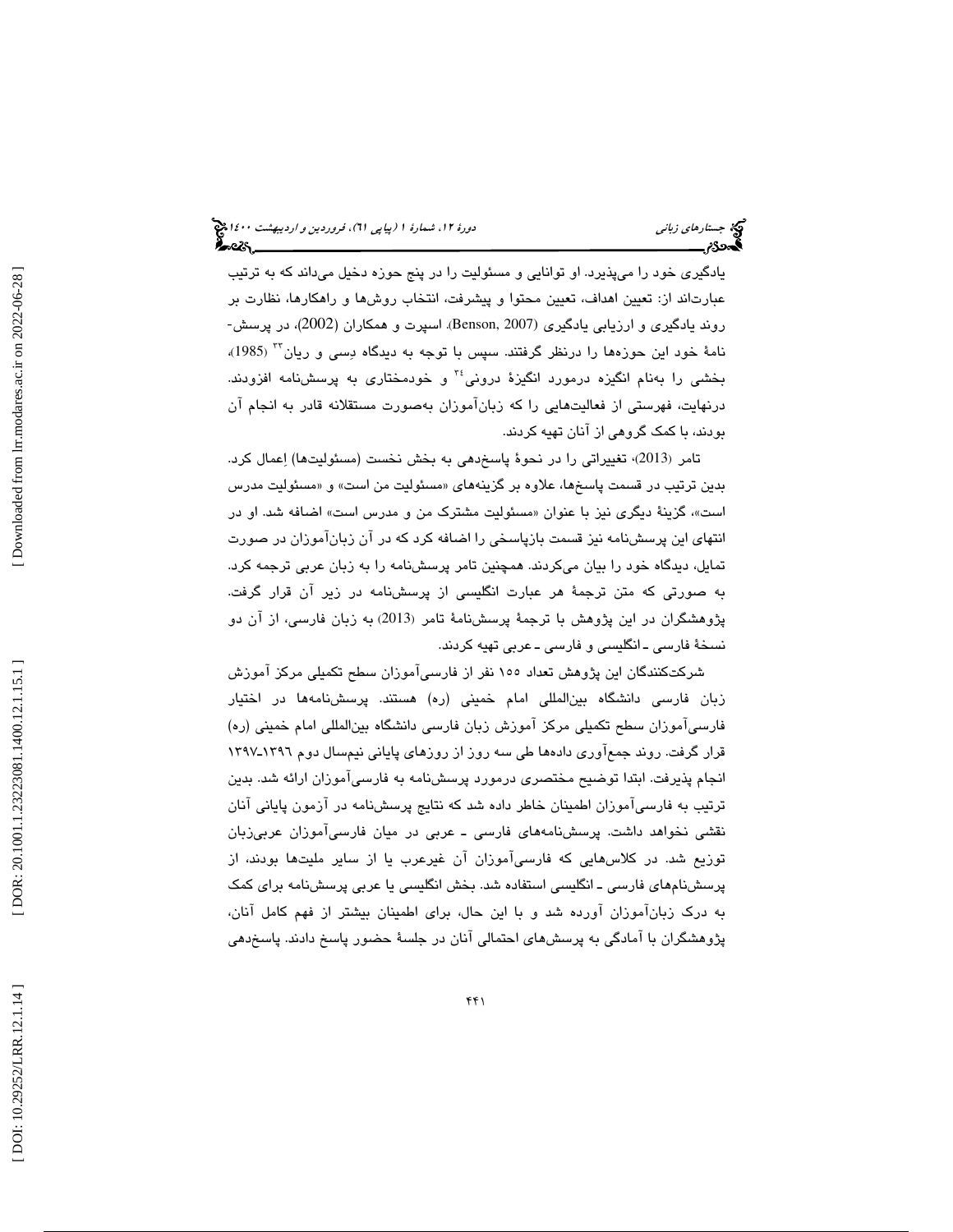به پرسشنامهها بين 20 تا 30 دقيقه طول كشيد. درنهايت، پاسخهاي فارسيآموزان براي واكاوي۵اي جمعآوري شد.

# ۵. واكاوى دادەھا

در اين بخش دادهها مورد واكاوي قرار ميگيرند و پرسشهاي پرسشنامه بررسي ميشوند.

## . 1ـ5 توصيف گويههاي پرسشنامه

پرسشنامهٔ پژوهش حاضر از پنج بخش تشكيل ميشود. هر كدام از چهار بخش نخست )، جنبهاي از خودمختاري را در فارسيآموزان ميسنجد. شايسته است اضافه شود (جدول 1 كه متغيرها از روي گويهها ساخته شد. براي مثال، متغير فعاليتهاي داخل كلاس از ٥ گويهٔ آخر پرسشنامه ساخته شده و در ادامه، همبستگي ميان متغيرها گرفته شده است. بخش پنجم پرسشنامه به نظرخواهي از فارسيآموزان اختصاص دارد .

بخش ها متغيرها تعداد گويه ها مسئوليتها **متغير ١** ١٣ مقدر المسئوليت 13 13 توانايي ها متغير 2 11 14 تا 24 انگيزه مغير 3 1 شامل 5 گزينه  $Y<sub>0</sub>$ فعاليت  $2V$   $V$   $T$   $T$ درون كلاس متغير 4 برون كلاس متغير 5 5 48 تا 52

جدول ۱: متغيرهاي پژوهش **Tabe 1**: Research variabes

در ادامه، به توصيف هر بخش ميپردازيم و درصد فراواني پاسخدهيِ فارسيآموزان به گويه های هريک از اين بخش ها ارائه میشود.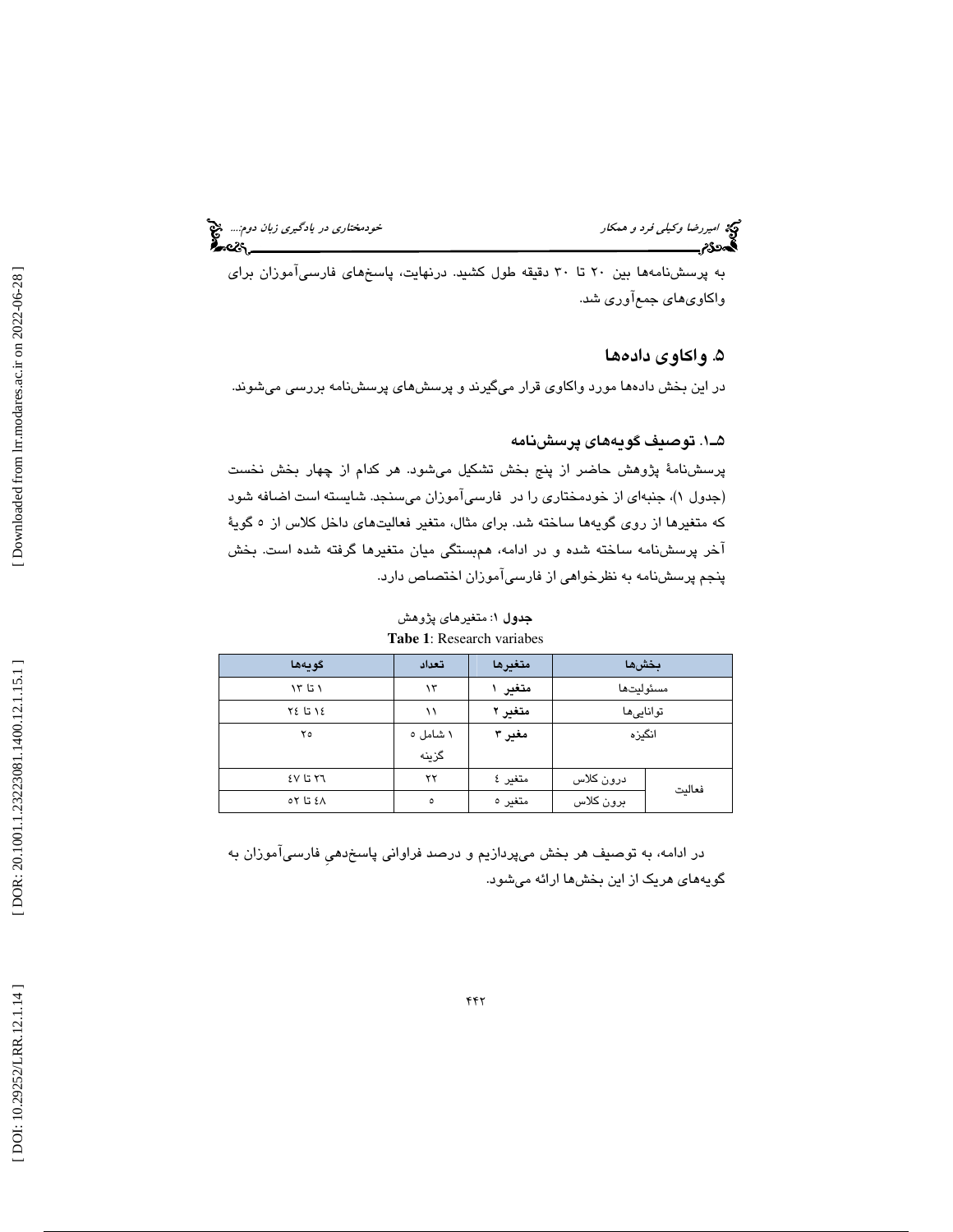## . 1ـ1ـ5 بخش مسئوليت ها

ين بخش شامل 13 گويه است و ديدگاه فارسيآموزان را درمورد مسئوليت يادگيري زبان ا فارسی بررسی میکند. گزینههای پاسخدهی برای هر گویه بهترتیب «مسئولیت من است»، «مسئوليت مشترک من و مدرس است» و «مسئوليت مدرس است» هستند. جدول ۲ نحوهٔ پاسخدهي فارسيآموزان به هر يك از گويههاي بخش مسئوليتهاي پرسشنامه را نشان مي- دهد. با توجه به جدول 2 ميتوان مشاهده كرد كه فارسيآموزان يادگيري زبان را نخست مسئوليت مشترك خود و مدرسانشان برشمردهاند. در درج ة دوم تنها مدرسان را مسئول دانستهاند و در مرحلهٔ آخر مسئولیت یادگیری را بر عهدهٔ خود نهادهاند. ملاحظه میشود که پيشرفت در بيرون كلاس » بالاترين فراواني مسئوليت فارسيآموزان، شاخص شاخص « «پیشرفت در درس@» بالاترین فراوانی مسئولیت مشترک فارسی!موزان و مدرسان و شاخص «مشخص كردن درسها*ی* اینده» بالاترین فراوانی مسئولیت مدرس را به خود اختصاص داده است. بدين ترتيب ، فارسيآموزان در مسائل درون كلاس بيشتر مدرسان را و در مسائل بيرون كلاس فقط خود را مسئول ميدانند .

|                                                                                                                                                                                                                                                                                                                                                                                                | مسئوليت                                                                 |                                               |                                            |
|------------------------------------------------------------------------------------------------------------------------------------------------------------------------------------------------------------------------------------------------------------------------------------------------------------------------------------------------------------------------------------------------|-------------------------------------------------------------------------|-----------------------------------------------|--------------------------------------------|
| مدرس                                                                                                                                                                                                                                                                                                                                                                                           | مشترک                                                                   | دانشجو                                        | شاخص                                       |
| $V(\gamma\chi)/\gamma)$                                                                                                                                                                                                                                                                                                                                                                        | <b>١٣٦</b> ( XAV/V)                                                     | $\lambda Y(\gamma/2)$                         | از پیشرفت شما در درسها مطمئن شود           |
| $\mathbf{r}(\lambda/\mathbf{A})$                                                                                                                                                                                                                                                                                                                                                               | $\circ$ ( $\frac{1}{2}$ $\circ$ ( $\frac{1}{2}$ $\circ$ $\circ$ $\circ$ | $\Gamma(Y(\chi\Lambda/\epsilon))$             | از پیشرفت شما در بیرون کلاس مطمئن شود      |
| $\text{EV}(\text{X}\cdot\text{X})$                                                                                                                                                                                                                                                                                                                                                             | $\Lambda \cdot ($ % $\circ \Lambda / \Lambda)$                          | $\mathsf{YA}(\lambda\mathsf{NA}/\mathsf{NA})$ | شما را به یادگیری زبان فارسی تشویق کند     |
| $\mathsf{r}\mathfrak{q}(\mathcal{H}\mathfrak{so}/\mathfrak{r})$                                                                                                                                                                                                                                                                                                                                | $97(X09/\epsilon)$                                                      | $Y\xi(X\circ/\circ)$                          | ضعفهایتان در زبان فارسی را شناسایی کند     |
| $\mathsf{r}\mathfrak{q}(\mathcal{H}\mathfrak{so}/\mathfrak{r})$                                                                                                                                                                                                                                                                                                                                | $7\lambda(\chi\chi\gamma/9)$                                            | $2\lambda(\frac{1}{2}\lambda + \lambda)$      | شما را به بیشتر تلاش کردن وادار کند        |
| $V \wedge ( \hspace{0.1cm} \times \hspace{0.1cm} \circ \cdot \hspace{0.1cm} \cdot \hspace{0.1cm} \hspace{0.1cm} \hspace{0.1cm} \hspace{0.1cm} \hspace{0.1cm} \hspace{0.1cm} \hspace{0.1cm} \hspace{0.1cm} \hspace{0.1cm} \hspace{0.1cm} \hspace{0.1cm} \hspace{0.1cm} \hspace{0.1cm} \hspace{0.1cm} \hspace{0.1cm} \hspace{0.1cm} \hspace{0.1cm} \hspace{0.1cm} \hspace{0.1cm} \hspace{0.1cm}$ | 29(777)                                                                 | $\mathsf{YA}(\lambda\mathsf{NA}/\mathsf{NA})$ | مشخص کردن اهداف دورهٔ آموزش زبان فارسی     |
| $\Lambda$ ۹ ( $\lambda$ ٥٧/٤)                                                                                                                                                                                                                                                                                                                                                                  | $\text{EV}(\text{X}\cdot\text{X})$                                      | 19(X177)                                      | مشخص کردن درسهایی که در آینده باید بخوانید |
| $V1(X50/\Lambda)$                                                                                                                                                                                                                                                                                                                                                                              | $VV($ $\chi$ $\chi$ $\gamma$ $\chi$                                     | $V(X\xi/\circ)$                               | انتخاب فعالیتهایی که در حین درس به شما در  |
|                                                                                                                                                                                                                                                                                                                                                                                                |                                                                         |                                               | یادگیری زبان فارسی کمک کند                 |

| <b>جدول ۲</b> : درصد فراوانی پاسخدهی کیفی به شاخصهای مسئولیتها                  |
|---------------------------------------------------------------------------------|
| <b>Table 2:</b> Frequency of qualitative responses to items of responsibilities |

[Downloaded from lrr.modares.ac.ir on 2022-06-28]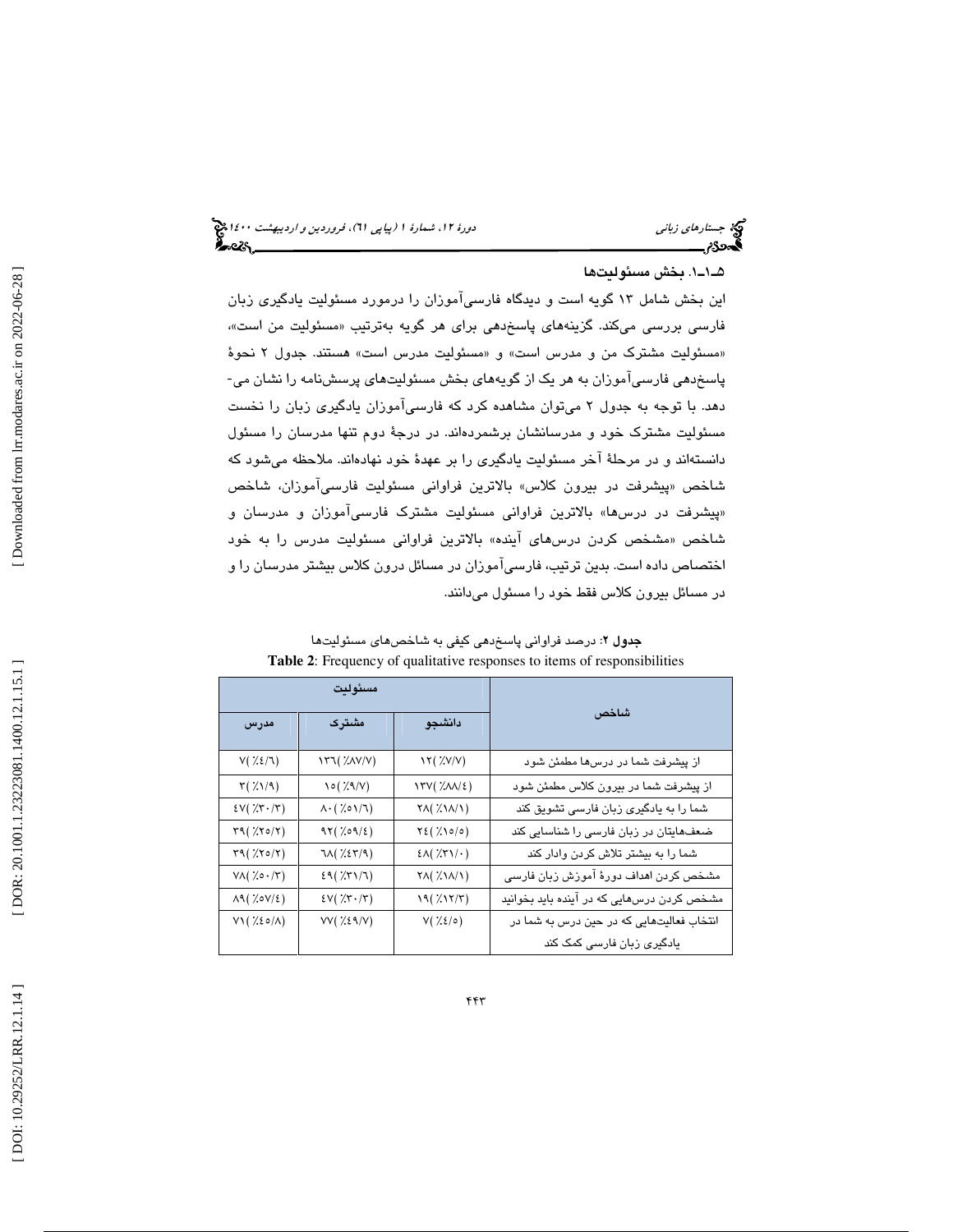| شاخص<br>مشترک<br>دانشجو<br>مدرس<br>$7\lambda(\frac{7}{5}\epsilon 7/9)$<br>07(77/1)<br>$\mathcal{N}(\mathcal{X}\cdot/\cdot)$<br>فعاليت بايد صرف شود<br>VV(7.89/7)<br>77(7.877)<br>۱۲ ( //۷/۷ )<br>یادگیری زبان فارسی کمک کند<br>$\mathbf{r} \cdot ( \frac{1}{2} \mathbf{r} \mathbf{A} / \mathbf{V} )$<br>$\mathcal{N}(\mathcal{X}V/\mathcal{N})$<br>$\lambda \xi (\lambda \circ \xi/\lambda)$<br>70(X5)/9<br>70(X5)/9)<br>$Y \circ (X \setminus Y)$ | مسئولت |                                       |
|----------------------------------------------------------------------------------------------------------------------------------------------------------------------------------------------------------------------------------------------------------------------------------------------------------------------------------------------------------------------------------------------------------------------------------------------------|--------|---------------------------------------|
|                                                                                                                                                                                                                                                                                                                                                                                                                                                    |        |                                       |
|                                                                                                                                                                                                                                                                                                                                                                                                                                                    |        | مشخص کردن مدت زمانی که برای انجام هر  |
|                                                                                                                                                                                                                                                                                                                                                                                                                                                    |        |                                       |
|                                                                                                                                                                                                                                                                                                                                                                                                                                                    |        | انتخاب منابعی که در طول درس به شما در |
|                                                                                                                                                                                                                                                                                                                                                                                                                                                    |        |                                       |
|                                                                                                                                                                                                                                                                                                                                                                                                                                                    |        | میزان یادگیری شما را ارزیابی کند      |
|                                                                                                                                                                                                                                                                                                                                                                                                                                                    |        | دورهٔ آموزشی شما را ارزیابی کند       |
| o(XX/X)<br>$\epsilon\epsilon$ ( $\frac{1}{2}$ $\zeta\tau\Lambda/\epsilon$ )<br>$\left(3\right)$ //7/ $\left(7\right)$                                                                                                                                                                                                                                                                                                                              |        | مشخص کردن آنچه باید در بیرون کلاس یاد |
| ىگىرىد                                                                                                                                                                                                                                                                                                                                                                                                                                             |        |                                       |

#### 2.ـ1ـ5 بخش توانايي ها

اين بخش شامل 11 گويه و هدف آن بررسي درك فارسيآموزان از تواناييشان در يادگيري زبان فارسي بدون كمك گرفتن از مدرس است. گزينههاي پاسخدهي به گويههاي اين بخش به ترتيب «خيلي ضعيف»، «ضعيف»، «متوسط»، «خوب» و «خيلي خوب» هستند. جدول ٣ نحوهٔ پاسخدهي فارسيآموزان به هر يك از شاخصهاي بخش توانايي را نشان ميدهد. با توجه به جدول 3 ميتوان مشاهده كرد كه بيشتر فارسيآموزان توانايي خود را در يادگيري بدون كمک گرفتن از مدرس در درجهٔ نخست «خوب» و در مرحلهٔ بعد «متوسط» ارزیابی كردهاند. ملاحظه میشود که شاخص «مشخص کردن زمان مناسب برای انجام هر فعالیت» بالاترین میانگین نمره و شاخص «شناسایی نقاط ضعفتان در زبان فارسی» پایینترین میانگین نمره را به خود اختصاص دادهاند. با مقايسهٔ نحوهٔ پاسخدهی فارسیآموزان به دو بخش مسئولیتها و تواناییِها، میتوان به نوعی تضاد در پاسخگویی انان پی برد. فارسیِاموزان در بخش مسئوليتها نخست مدرسان را در كنار خود مسئول دانستند و در درجهٔ دوم مسئولیت یادگیری را بر عهدهٔ مدرسان دانستند. این در حالی است که در قسمت تواناییها<br>خود را در یادگیری زبان بدون حضور مدرس توانا تصور میکنند. به نظر میرسد فارسی-آموزان علی رغم توانا دانستن خود در يادگيري خودمختارانهٔ زبان، اعتماد به نفس لازم براي يادگيري ندارند و ترجيح ميدهند مدرسان در كنارشان حضور داشته باشند.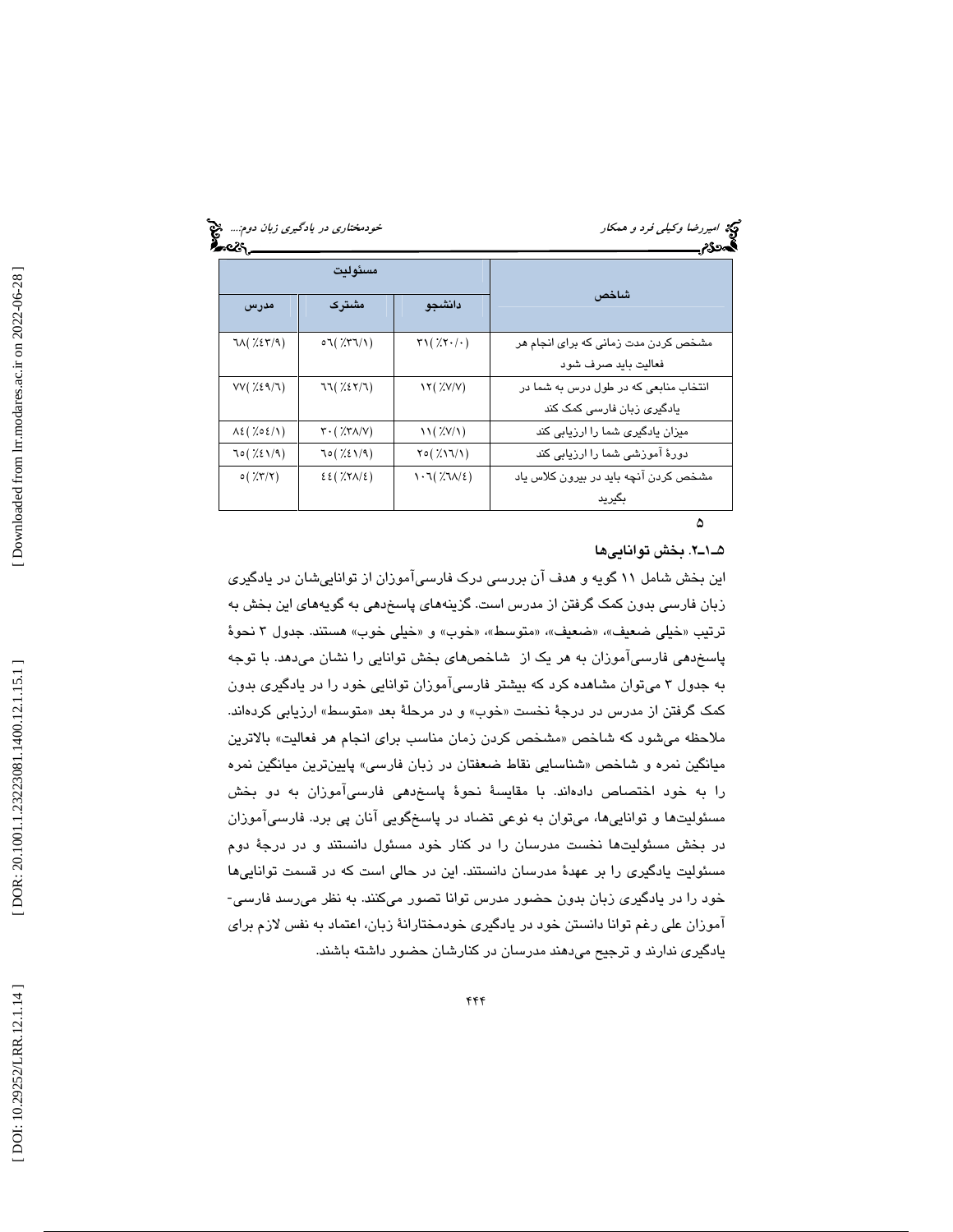جستار*هاي زباني هي المرديبهشت 1400 ه*ورو 11، شمارة 1 (پياپي 71)، فر*وردين و ارديبهشت 14*00 هج

**جدول ۳**: درصد فراوانی پاسخد*ه*ی کیفی و میانگین شاخصهای تواناییها **Table 3:** Frequency and mean of qualitative responses to items of abiliities

| مىانگىن                                | خیلی                              | خوب         | متوسط                | ضعدف          | خیلی       | شاخص                                   |
|----------------------------------------|-----------------------------------|-------------|----------------------|---------------|------------|----------------------------------------|
|                                        | خوب                               |             |                      |               | ضعدف       |                                        |
| ۳/VV٤                                  | 7.12/7                            | 7.0010      | 7.7210               | 7.0/7         | 7.77       | انتخاب فعالیتهای یادگیری در درون کلاس  |
| $\mathbf{r}/\mathbf{v}\cdot\mathbf{q}$ | $\frac{1}{2}$ $\frac{1}{2}$       | 7.217       | 757/7                | 7/10          | 7.7        | انتخاب فعالیتهای یادگیری در بیرون کلاس |
| $\mathbf{r}/\mathbf{v}\cdot\mathbf{r}$ | 719/2                             | $7.21/\tau$ | 7.79/N               | 7.9/V         | 7.1        | انتخاب اهداف یادگیری در درون کلاس      |
| Y/YYY                                  | 7.19/2                            | 7.21/9      | 7.71/7               | $7.0/\Lambda$ | $7.1/\tau$ | انتخاب اهداف یادگیری در بیرون کلاس     |
| $\mathbf{Y}/\mathbf{V}\cdot\mathbf{Y}$ | 211/1                             | 7.211       | $XY/\lambda$         | 7/10          | 7.1/9      | انتخاب مطالب درسی در درون کلاس         |
| $\frac{1}{2}$                          | $7.17$ /0                         | 7.211       | 7.89/                | X'/Y          | 7/11       | انتخاب مطالب درسی در بیرون کلاس        |
| $Y/VV\epsilon$                         | 7.121                             | 7.01/       | $X\mathcal{N}/\cdot$ | 7.57          | 7.1.       | ارزیابی میزان یادگیری شما              |
| <b>٣/٧٤٨</b>                           | 211/1                             | 7.211       | 7.79/V               | $7.0/\Lambda$ | 7.1        | ارزیابی دورهٔ آموزشی شما               |
| $\tau/\tau$ ٤٤                         | $\frac{1}{2}$ $\lambda N/V$       | 7.21        | XY/Y                 | 7.1.7         | 7.1/9      | شناسایی نقاط ضعفتان در زبان فارسی      |
| $\mathbf{r}/\mathbf{19}$ .             | $\lambda$ \ $\lambda$ / $\lambda$ | 7.217       | 7.89/                | 7.1           | $7.1/\tau$ | مشخص کردن آنچه باید در درس های آینده   |
|                                        |                                   |             |                      |               |            | یاد بگیرید                             |
| Y/YAY                                  | 7.1.1                             | 7.2210      | $XY \ Y$             | ۶/۰/۲         | 7.71       | مشخص کردن زمان مناسب برای انجام هر     |
|                                        |                                   |             |                      |               |            | فعالت                                  |

# ە

#### 3.ـ1ـ5 بخش انگيزه

اين بخش كه متشكل از يك گويه است، ميزان انگيز ة فارسيآموزان را براي يادگيري زبان فارسی مورد بررسی قرار میدهد. گزینههای پاسخ دهی به ان «انگیزهٔ خیلی زیادی دارم»، «انگیزهٔ زیادی دارم»، «انگیزه دارم»، «انگیزهٔ کمی دارم» و «انگیزه ندارم» هستند. جدول ٤ نحوهٔ پاسخدهی فارسیآموزان را به این بخش نشان میدهد. با توجه به جدول ۳ ملاحظه ميشود كه گزينهٔ «براي يادگيري زبان فارسي، انگيزه دارم» بالاترين فراواني و گزينهٔ «براي يادگيري زبان فارسي، انگيزه ندارم » كمترين فراواني را به خود اختصاص دادهاند. بنابراين ، فارسيآموزان انگيزهٔ لازم براي يادگيري زبان فارسي دارند. نكتهٔ قابل توجه آن است كه فارسيآموزان عليرغم داشتن انگيز ة كافي علاقهاي به قبول مسئوليت يادگيري بهصورت مستقلانه ندارند و ترجيح مي هند مدرس آنان را در يادگيري زبان هدايت كند.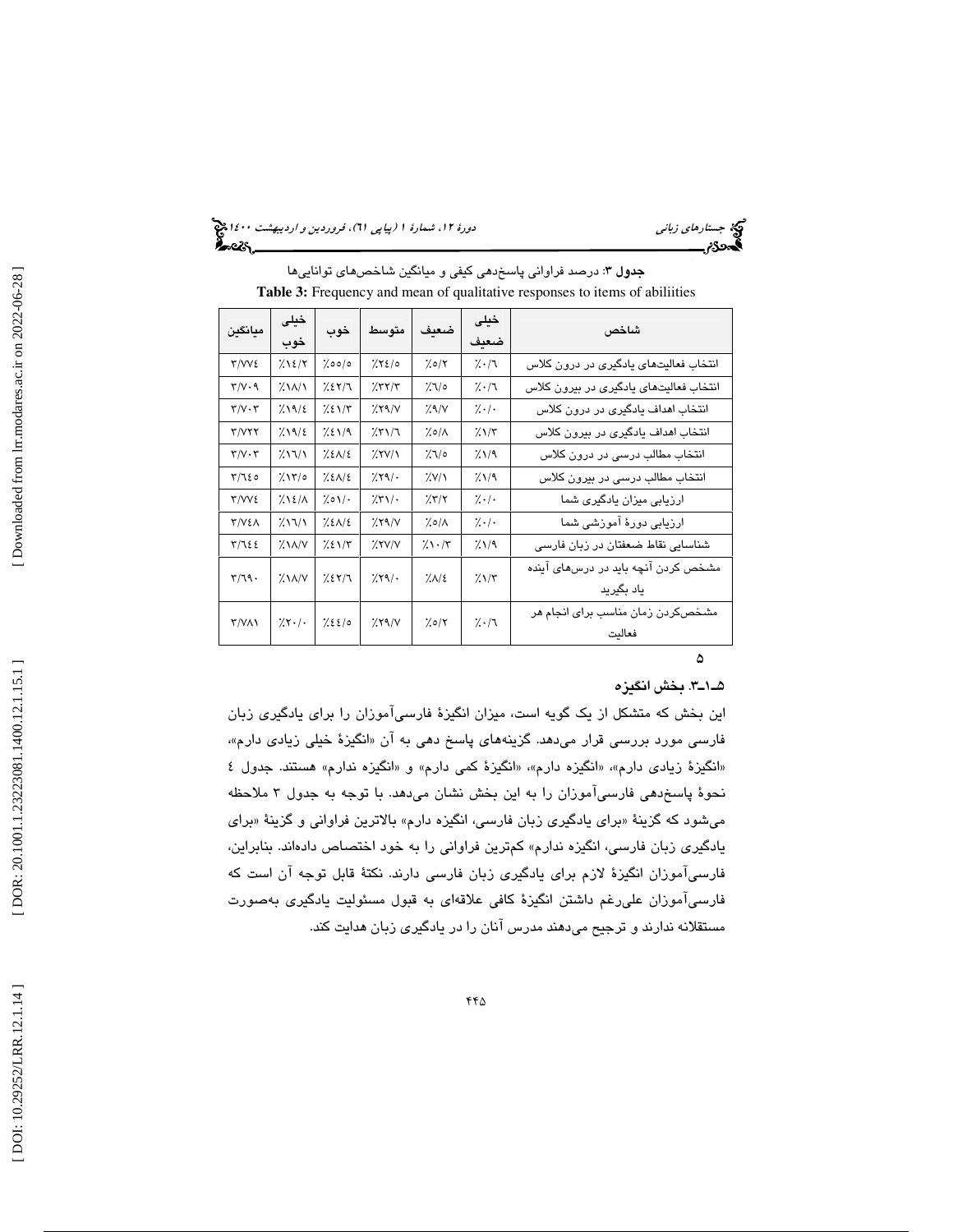امير اسير الحيد و سام كار مختاري است.<br>التي خودمختاري در سام كار مختاري خودمختاري در يادگيري زبان دوم...<br>**التيمن در يادگيري خودمخت**اري در يادگيري خودمختاري به دوم بين دوم بين در يادگيري است.

جدول ۴: درصد فراوانی پاسخدهی کیفی به شاخصهای انگیزه

Table 4: Frequency of qualitative responses to items of Motivation

| درصد           | تعداد        | گزينه                                             |
|----------------|--------------|---------------------------------------------------|
| 7577           | $\circ\cdot$ | برای یادگیری زبان فارسی، انگیزهٔ خیلی زیادی دارم. |
| $7.80/\Lambda$ | ٤٠           | برای یادگیری زبان فارسی، انگیزهٔ زیادی دارم.      |
| 750            | ٥٢           | برای یادگیری زبان فارسی، انگیزه دارم.             |
| 7.210          |              | برای یادگیری زبان فارسی، انگیزهٔ کمی دارم.        |
| 7.579          |              | برای یادگیری زبان فارسی، انگیزه ندارم.            |

## 4.ـ1ـ5 بخش فعاليت ها

 $\Delta$ 

اين بخش به دو قسمت تقسيم شده است. قسمت نخست شامل 22 گويه بوده و مربوط به فعاليتهايي است كه فارسيآموزان از ابتداي سال تحصيلي بهصورت اختياري در بيرون كلاس انجام دادهاند. قسمت دوم شامل 5 گويه بوده و مربوط به فعاليتهايي است كه فارسيآموزان از ابتداي سال تحصيلي بهصورت دلخواه در درون كلاس انجام دادهاند. گزين ة پاسخدهی به این بخش به ترتیب عبارتاند از: «هیچوقت»، «خیلی کم»، «گاهی اوقات» و «بیشتر وقتها». جدول ٤ نحوۀ پاسخد*هی* فارسیاموزان به هر یک از سؤالات قسمت فعاليتهاي بيرون كلاس را نشان ميدهد. با توجه به جدول 4 ميتوان مشاهده كرد كه گاهي اوقات» را انتخاب فارسيآموزان در انجام فعاليتهاي بيرون كلاس بيشتر گزينههاي « كردهاند و پس از آن گزينهٔ «بيشتر وقتها» بيشترين پاسخ را دريافت كرده است. بنابراين، ميتوان گفت فارسيآموزان در بيرون كلاس به يادگيري ميپردازند. همچنين ، ملاحظه میشود که شاخص «نوشتن کلمههای جدید و معنی انها» بالاترین میانگین نمره و شاخص «حضور در ازمايشگاه زبان يا رفتن به مكانی برای يادگيری زبان فارسی به صورت خودآموز» پايينترين ميانگين نمره را به خود اختصاص دادهاند.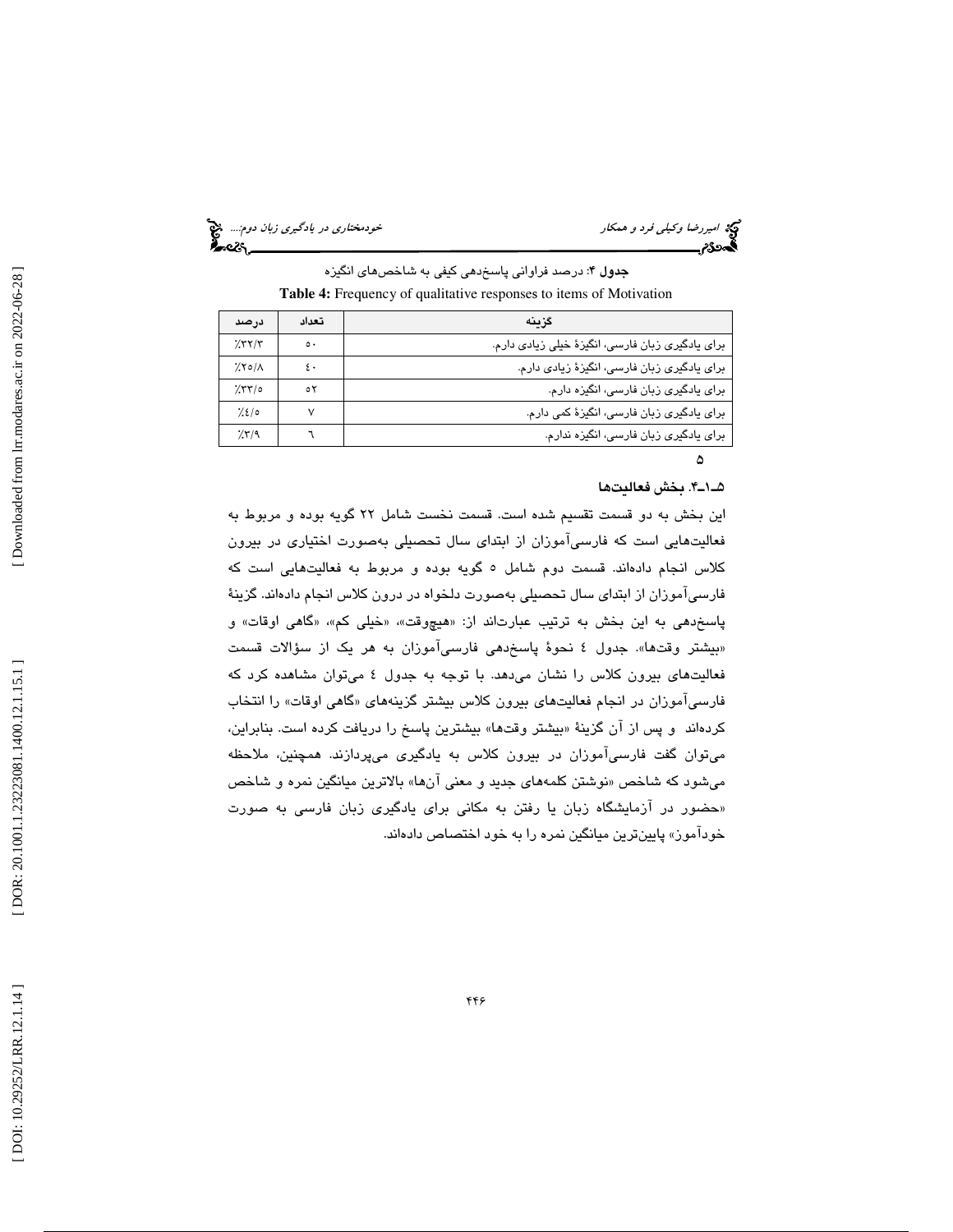جستار*هاي زباني هي المرديبهشت 1400 ه*ورو 11، شمارة 1 (پياپي 71)، فر*وردين و ارديبهشت 14*00 هج

**جدول ۵**: درصد فراوانی پاسخدهی کیفی و میانگین شاخصهای فعالیتهای بیرون کلاس **Table 5**: Frequency and mean of qualitative responses to items of out-of-class activities

| مىانگىن        | بيشتر             | گاهي-                                           | خيلى-                | هيچ-            | شاخص                                       |
|----------------|-------------------|-------------------------------------------------|----------------------|-----------------|--------------------------------------------|
|                | وقتها             | اوقات                                           | کم                   | وقت             |                                            |
| $Y/9\Lambda$ . | $X$ YV/ $\lambda$ | 7.29/                                           | $X\lambda/N$         | ۶۵/۲/           | خواندن کتاب دستور زبان فارسی               |
| ۲/٦۱۹          | 7.19/2            | $X^{\prime}$                                    | ە/۲٦/                | ۱۵/۰٪           | انجام تمرینهایی که مدرس از شما نخواسته است |
| 5/275          | 7.0A/V            | 251/                                            | <b>XAI</b>           | 7/19            | نوشتن کلمههای جدید و معنی آنها             |
| Y/OYY          | ۱۸/۷٪             | 757/7                                           | 251/7                | $7.1V/\epsilon$ | نامەنگارى با دوستان بە زبان فارسى          |
| ۳/۳٤۸          | 0/70٪             | $\frac{1}{2}$ $\mathcal{N}\setminus\mathcal{N}$ | 7.117                | 7.77            | خواندن اطلاعيهها وتابلوهايي فارسى          |
| 1/902          | 7.1               | $2\lambda\lambda/\lambda$                       | $X\lambda/\lambda$   | $XX/\lambda$    | خواندن روزنامەھای فارسى                    |
| ۲/۳۲۲          | ۱٦/٨٪             | 7.89/                                           | 7.55/9               | 7.5.7           | فرستادن ایمیل به زبان فارسی                |
| ۲/٥٦١          | 7.11/7            | 7.27                                            | $XX\Lambda/\epsilon$ | 7.11/0          | خواندن کتاب یا مجلههای فارسی               |
| $Y/\Lambda$ 97 | $XX/\epsilon$     | 7.27/7                                          | $2\lambda$           | $7.1 - 17$      | تماشای برنامههای تلویزیونهای فارسی;زبان    |
| $Y/V \cdot 9$  | 7.57/9            | $X^{\prime}$                                    | 7.51/9               | 7.10/c          | گوش دادن به رادیوهای فارسی;زبان            |
| ۲/۲۰۸          | 7.8V/V            | 7.72/7                                          | 7.12/7               | 7.579           | گوش دادن په آهنگهای فارسی                  |
| ۳/۲۹۰          | 7.29/7            | 757/9                                           | ۱۳/۰٪                | 7.579           | صحبت کردن با خارجی ها به زبان فارسی        |
| Y/AY           | 7.57/9            | 7.21                                            | 7.511                | ە/\'            | صحبت کردن با دوستان به زبان فارسی          |
| Y/YY0          | 7.71/T            | 7.217                                           | 7.860                | 7.117           | یاد گرفتن زبان فارسی بهصورت گروهی          |
| ۲/۲۰۸          | 7.257/8           | $7.2 \cdot \cdot \cdot$                         | $2\lambda\lambda$    | 7.7             | انجام تمرینهای دستور زبان فارسی            |
| ۲/۲۲۰          | 7.21/9            | 7.21                                            | 7.12/7               | 7.8/7           | تماشای فیلم به زبان فارسی                  |
| ۲/۰۲۵          | 7.1               | ۲۵/۸٪                                           | $\chi$ ۲۰/۸          | 7.2.1           | نوشتن خاطرات به زبان فارسی                 |
| ۳/۱۱٦          | $XV/\epsilon$     | 7.21/9                                          | 7.000                | 7.0/7           | استفاده کردن از اینترنت به زبان فارسی      |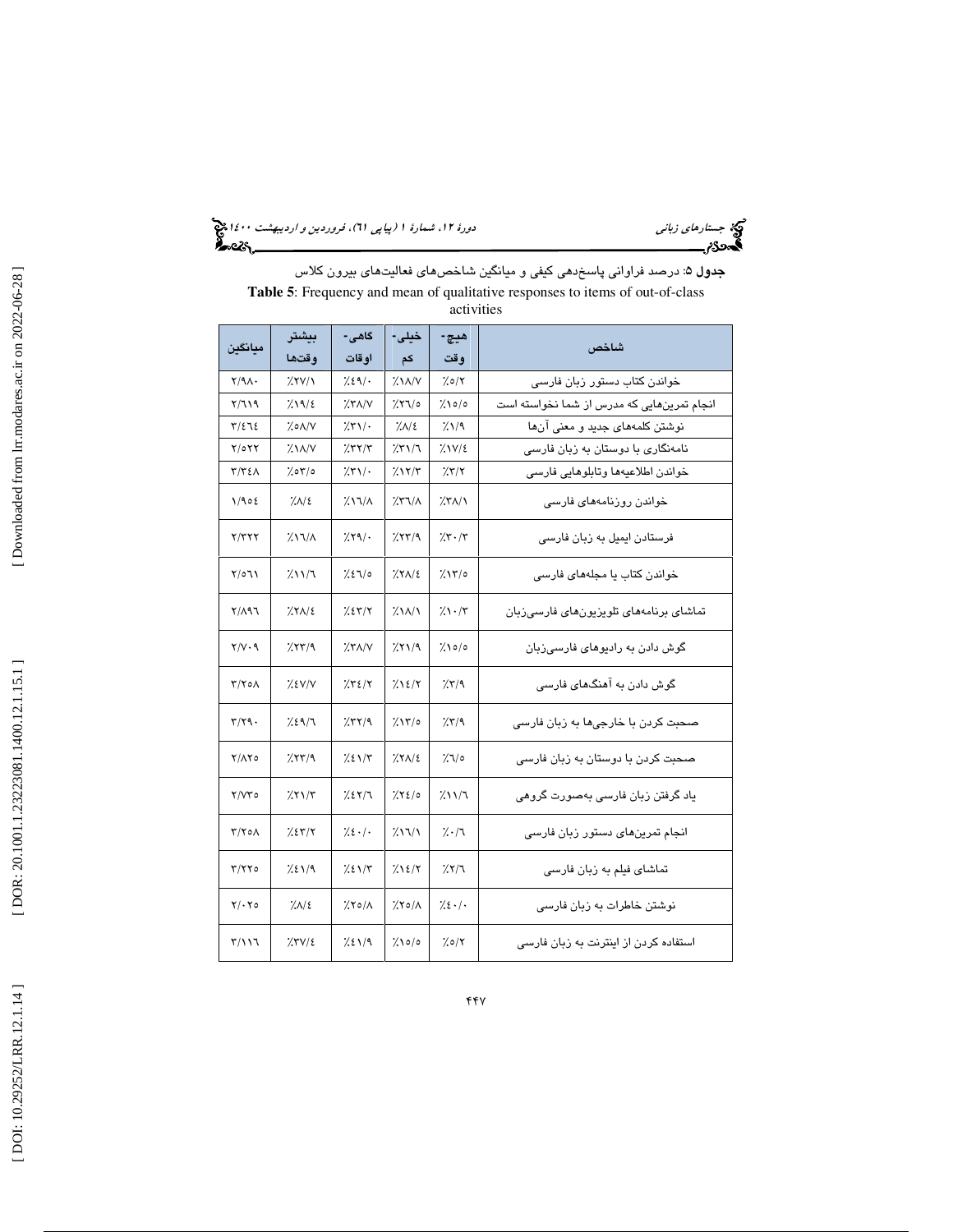| ∽e7S                         | خودمختاری در یادگیری زبان دوم |                 |                             |              | کی؟ امیررضا وکیل <sub>ی</sub> فرد و همکار                                    |
|------------------------------|-------------------------------|-----------------|-----------------------------|--------------|------------------------------------------------------------------------------|
| معانگىن                      | بىشتر<br>وقتها                | گاهی-<br>او قات | خیلی-<br>کم                 | هيچ-<br>وقت  | شاخص                                                                         |
| $\mathbf{y}/\cdot\cdot\cdot$ | 7.51/7                        | 7.27/9          | $7.1V/\epsilon$             | 7.9/1        | مرور کردن درسها، بدون خواست مدرس                                             |
| 1/777                        | 7/10                          | $7.1V/\epsilon$ | $\frac{1}{2}$ $\frac{1}{2}$ | ۸/۸۵٪        | حضور در آزمایشگاه زبان یا رفتن به مکانی برای<br>یادگیری فارسی بهصورت خودآموز |
| $1/9\Lambda$                 | 7.0/7                         | $7.77$ /0       | 7.59/V                      | $X^{\prime}$ | جمع کردن نوشتهها و مقالات فارسی                                              |
| Y/TZ                         | $2\lambda\lambda/\lambda$     | 7.2112          | 7.1912                      | 7.000        | به دیدن مدرس رفتن برای کارهایی که انجام<br>دادهاىد                           |

جدول ٦ نيز نحوهٔ پاسخدهي فارسيآموزان به هر يک از گويههاي قسمت فعاليتهاي درون كلاس را نشان ميدهد. با توجه به جدول 6 ميتوان مشاهده كرد كه فارسيآموزان در انجام فعالیتهای درون کلاس بیشتر گزینههای «بیشتر وقتها» و سپس «گاهی اوقات» را انتخاب كردهاند. همچنين ملاحظه ميشود كه شاخص «نوشتن معلومات و اطلاعات جديد» بالاترين ميانگين نمره و شاخص «پيشنهاد دادن به مدرس در بعضي از مسائل درسي» پايينترين ميانگين نمره را به خود اختصاص دادهاند.

جدول 6: درصد فراواني پاسخدهي كيفي و ميانگين شاخصهاي فعاليتهاي درون كلاس Table 6: Frequency and mean of qualitative responses to items of in-class activities

|                         | بيشتر                      | گاهی-          | خیلی- | هيچ-       | شاخص                                      |
|-------------------------|----------------------------|----------------|-------|------------|-------------------------------------------|
| ميانگين                 | وقتها                      | او قات         | کم    | و قت       |                                           |
| T/ONI                   | 7.01/1                     | 751/1          | 7.0/7 | 7.7        | پرسیدن از مدرس دربارهٔ مطالبی که          |
|                         |                            |                |       |            | نفهميدهايد                                |
| T/T97                   | $\frac{1}{2}$ . $\sqrt{6}$ | $7.5 - 7$      | 7.19  | 7.1/9      | نوشتن معلومات و اطلاعات جدید              |
| $Y/OE\Lambda$           | $7.1 - 77$                 | 7.2210         | 7.521 | $7.1 - 17$ | پیشنهاد دادن به مدرس در بعضی از مسائل     |
|                         |                            |                |       |            | درسی                                      |
| $\mathbf{r}/\mathbf{r}$ | 7.27/9                     | $7.20/\Lambda$ | 7.9/  | $7.1/\tau$ | استفاده از فرصت برای گفتوگو به زبان فارسی |
| $\tau/\tau\wedge\cdot$  | 7.01                       | $X^{\prime}$   | 7.9/  | 7/19       | گفتوگو با همکلاسیها دربارهٔ مسائل پادگیری |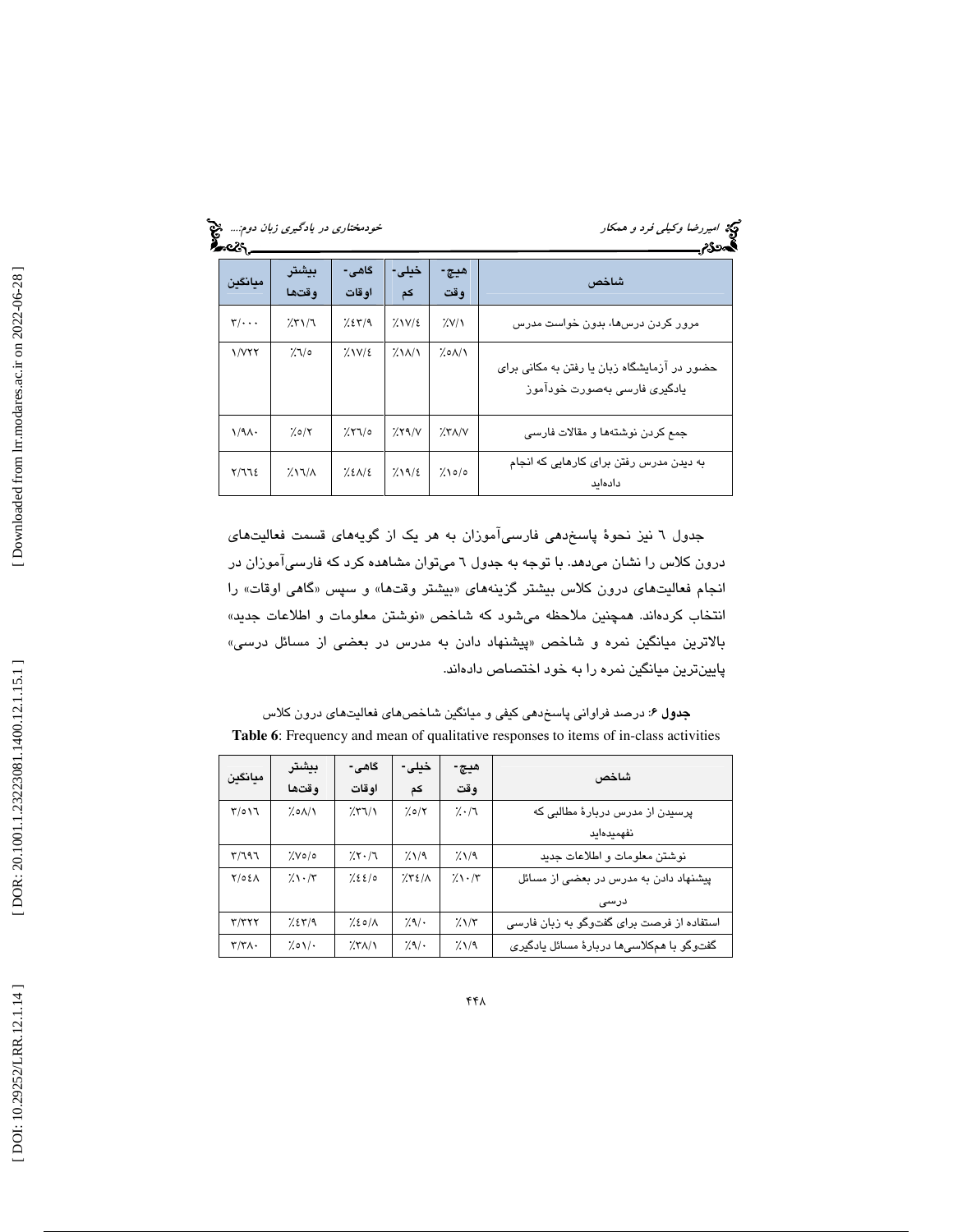# جستار*هاي زباني هي المرديبهشت 1400 ه*ورو 11، شمارة 1 (پياپي 71)، فر*وردين و ارديبهشت 14*00 هج

# . 5ـ1ـ5 بخش بازپاسخ

در پايان پرسشنامه قسمتي نيز براي فارسيآموزان درنظر گرفته شد تا چنانچه پيشنهادي براي بهتر شدن آموزش زبان فارسي در دانشگاه دارند، به بيان آن بپردازند. تعداد 52 تن از فارسيآموزان به اين بخش پاسخ گفتند كه از اين ميان تنها 37 پاسخ قابل ارزيابي بود. جدول 7 پيشنهادهاي فارسيآموزان را به همراه تعداد دفعات تكرارشان به نمايش ميگذارد.

**جدول ۷**: تعداد پیشنهاد*ه*ای فارسیآموزان فارسیآموزان به بخش بازپاسخ **Table 7** : Frequency and mean of qualitative responses to items of out-of-class activities

| تعداد     | بيشنهادها                                                             |
|-----------|-----------------------------------------------------------------------|
| ٦         | بهرهگیری از فیلم در کلاسهای آموزش زبان فارسی                          |
| ١         | توجه به نیازهای فردی فارسی آموزان                                     |
| ١         | برگزاری کلاسهای بیشتر                                                 |
| ١         | برگزاری فعالیت روزنامەخوانی در کلاس،ای پیشرفته                        |
| ٥         | ایجاد ارتباط میان زبانآموزان ایرانی و خارجی                           |
| ۲         | افزايش تعداد فعاليتهاى كلاسى                                          |
| ۲         | قرار دادن یک دستگاه تلویزیون در خوابگاه زبانآموزان خارجی              |
| ٣         | بهرهگیری از فناوریهای نوین، مانند رایانه در آموزش زبان فارسی          |
| ١         | توجه بیشتر مدرسان به دستور زبان                                       |
| ١         | برگزاری آزمون بهصورت هفتگی                                            |
|           | توجه مدرسان به تمامی فارسیآموزان بهصورت یکسان                         |
| $\lambda$ | بهرهگیری از روشهای نوین در آموزش زبان فارسی                           |
| ٨         | تمرکز بر آموزش زبان فارسی و حذف درسهایی مانند فیزیک، ریاضی و …        |
| ١         | اموزش واژگان تخصصی مربوط به هر رشتهٔ دانشگاهی                         |
| $\lambda$ | برگزاری اردوهای هفتگی در بازارها و خیابانها برای اشنایی با فارسی عامه |
| ١         | عدم ورود به جزئیات ادبیات فارسی                                       |
|           | تغییر کتابهای شنیدن و خواندن در سطح پیشرفته                           |
| ١         | خواندن داستانهای مخصوص کودکان در سطح پایه                             |
|           | اموزش مطالب تخصصی مربوط به هر رشته                                    |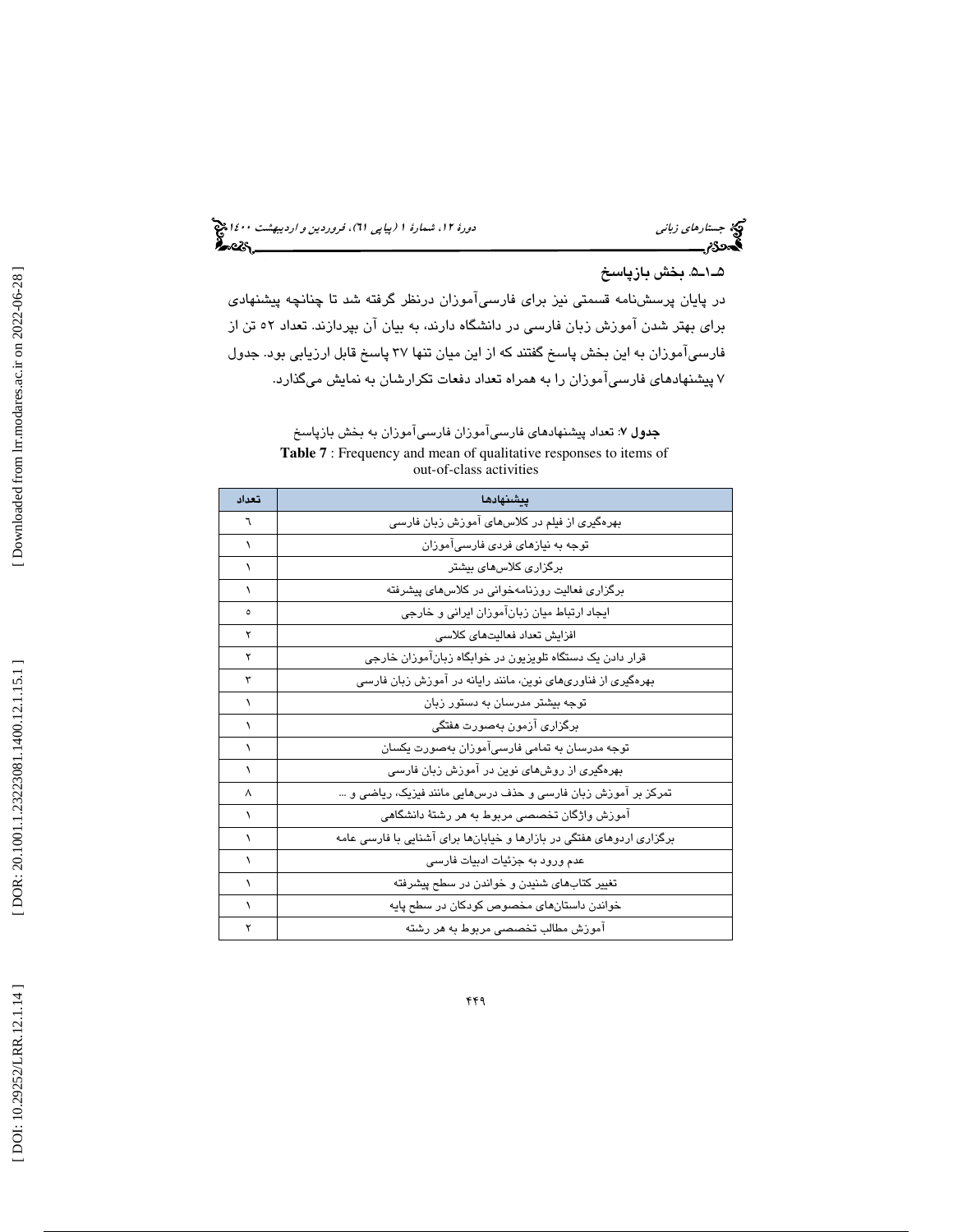همان گونه كه مشاهده ميكنيد، بيشتر فارسيآموزان خواستار تمركز بر آموزش زبان فارسي و حذف درسهايي مانند رياضي و فيزيك و ... بودند. همچنين ، بهرهگيري از فيلم در كلاسها، ايجاد ارتباط ميان دانشجويان ايراني و خارجي و بهرهگيري از فناوريهاي نوين در آموزش از ديگر خواستههاي پرتكرار فارسيآموزان بوده است.

# . 6 بحث و نتيجهگيري

بهطور خلاصه، براي بررسي پرسشهاي اصلي پژوهش از آزمون ضريب همبستگي پيرسون استفاده شد. جدول ۸ خلاصهٔ نتايج آزمون ضريب همبستگي پيرسون براي بررسي روابط ميان متغيرهاي پژوهش را نشان ميدهد.

**جدول ۸**: خلاصهٔ نتایج آزمون ضریب *ه*مبستگی پیرسون برای بررسی پرسشهای پژوهش **Table 7**: Summary of Pearson's Correlation Coefficient test results to investigate research questions

| نتيجه       | سطح<br>معنادارى    | ميزان<br>ضربب<br>هم-<br>بستگی           | رابطه                                                   |        |
|-------------|--------------------|-----------------------------------------|---------------------------------------------------------|--------|
| رد رابطه    | .71                | $\cdot/\cdot$ \V                        | بین ادراک فارسیآموزان از مسئولیتها و تواناییها          |        |
| رد رابطه    | $\cdot$ /٤١٤       | -- $/$ $\cdot$ $\mathcal{I}$            | بین ادراک فارسیآموزان از مسئولیتها و انگیزه             | ۲      |
| رد رابطه    | $\cdot$ /917       | $-\cdot/\cdot\cdot$ ۹                   | بین ادراک فارسیآموزان از مسئولیت و فعالیتهای بیرون کلاس | ٣      |
| تأييد رابطه | $\cdot/\cdot\cdot$ | $-1/\tau\tau$                           | بین ادراک فارسیآموزان از مسئولیت و فعالیتهای درون کلاس  | ٤      |
| تأييد رابطه | $\cdot/\cdot\cdot$ | $\cdot$ /۲۹٦                            | بین تواناییهای فارسیآموزان و انگیزه                     | ٥      |
| تأييد رابطه | $\cdot/\cdot\cdot$ | $\cdot$ /٣٩ $\wedge$                    | بین تواناییهای فارسیآموزان و فعالیتهای بیرون کلاس       | ٦      |
| تأييد رابطه | $\cdot/\cdot\cdot$ | $\cdot/\tau$                            | بین تواناییهای فارسیآموزان و فعالیتهای درون از کلاس     | $\vee$ |
| تأييد رابطه | $\cdot/\cdot\cdot$ | $\cdot$ / $\epsilon$ $\epsilon$ $\cdot$ | بین انگیزهٔ فارسیآموزان و فعالیتهای بیرون کلاس          | ٨      |
| تأييد رابطه | $\cdot/\cdot\cdot$ | $\cdot$ /٣٨٨                            | بین انگیزهٔ فارسیآموزان و فعالیتهای درون کلاس           | ٩      |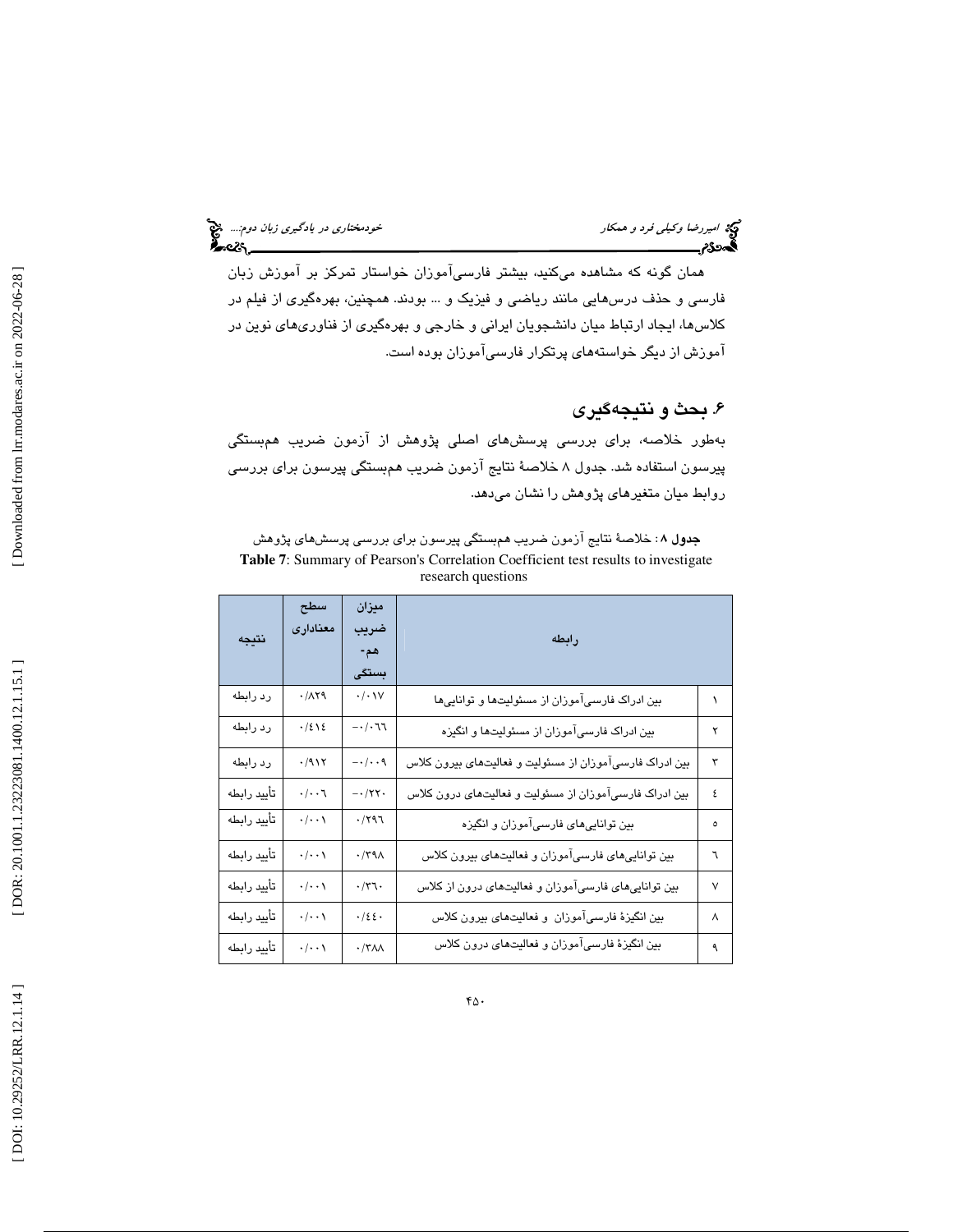با توجه به نتايج ملاحظه ميشود كه از 9 رابط ة پژوهش، 3 رابط ة اول رد و 6 رابط ة بعدي تأييد شده است. با توجه به نتايج بين ادراك فارسيآموزان از مسئوليتها و فعاليتهای درون كلاس رابطهٔ معكوس و معناداری وجود دارد. بدين معنی كه هر چقدر فارسيآموزان مسئوليتها را بر عهدهٔ خود بدانند، فعاليتهاي درون كلاس آنان كاهش مييابد. البته شايسته است اضافه شود كه درمورد كاهش و افزايش متغيرها، روابط پيرسون بين متغيرها آنها را مشخص كرده است. همچنين ، بين تواناييهاي فارسيآموزان، انگيزه و فعاليتهاي درون و بيرون كلاس انها رابطهٔ مستقيم و معناداري وجود دارد. بدين معني كه هر چقدر تواناييهاي فارسيآموزان افزايش يابد، انگيزه و فعاليتهاي درون و بيرون كلاس انان نيز بهطور معناداري افزايش ميLايد. انگيزه نيز با فعاليتهاي درون و بيرون كلاس رابطهٔ مستقيم و معناداري دارد.

در پايان ميتوان چنين جمعبندي كرد كه در اين پژوهش ميزان آمادگي فارسيآموزان در يادگيرى خودمختارانهٔ زبان فارسى از چهار منظر مسئوليتها، توانايىها، انگيزه و فعاليتهاي درون و بيرون كلاس بررسي شد. پژوهشگران براي انجام اين بررسي از پرسشنامهٔ تامر بهره گرفتهاند. اين پرسشنامه حاوي ٥٢ گويه بوده و پاسخدهي به آن بين 20 تا 30 دقيقه طول كشيده است. در پايان پرسشنامه بخشي بازپاسخ درنظر گرفته شده است تا فارسيآموزان پيشنهادات خود را براي بهبود آموزش زبان فارسي ارائه دهند. تعداد ۱۰۵ نفر از فارسی!موزان سطح تكمیلی در پژوهش حاضر شركت كردهاند. درنهایت، پاسخهاي فارسيآموزان براي بررسيهاي آماري در قالب فايل اكسل در اختيار متخصص آمار قرار گرفت. در واكاوي دادهها به پاسخهاي فارسيآموزان به هر يك از بخشهاي پرسشنامه توجه كرديم. فارسيآموزان در مسائل درون كلاس بيشتر مدرسان را و در مسائل بيرون كلاس فقط خود را مسئول ميدانند. اين امر با يافتههاي اسپرت و همكاران ، و تامر (2013)، همخواني دارد. در بخش تواناييها فارسيآموزان خود را در (2002 ) يادگيري زبان بدون حضور مدرس توانا تصور ميكنند. در پژوهش اسپرت و همكاران (2002)، و تامر (2013) نيز نتيجهاي مشابه حاصل آمد. در بخش انگيزه فارسـيآموزان خود را دارای انگیزهٔ مطلوب دانستهاند. در پژوهش تامر (2013)، نیز زبانآموزان سطح انگیزهٔ كافي داشتند. كاهش يا افزايش آن با يادگيري خودمختارانهٔ زبانآموزان ارتباط مستحكمي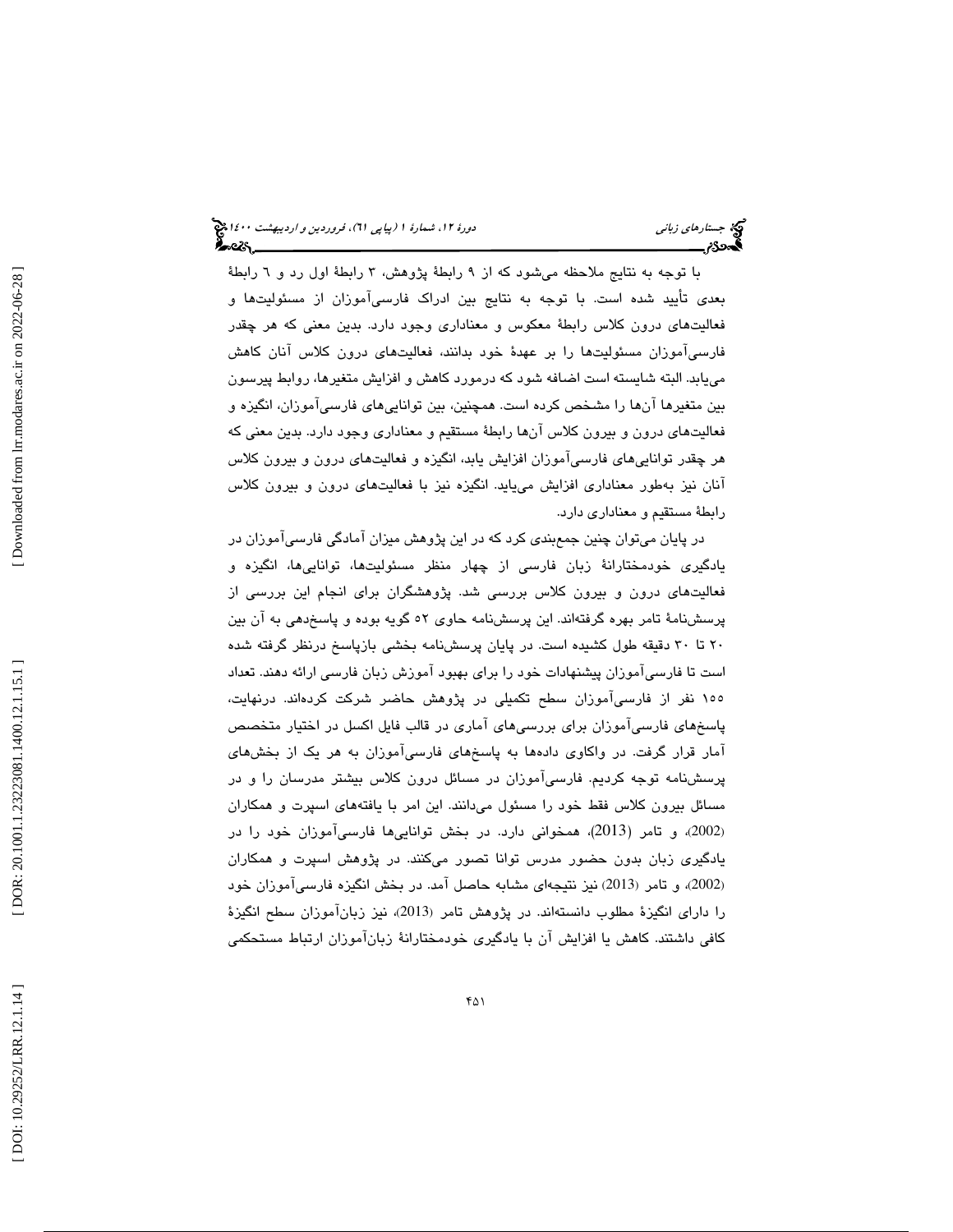دارد. در بخش فعاليتهاي درون و بيرون كلاس پاسخهاي فارسيآموزان حاكي از انجام برخی از فعالیتهای خودمختارانه بوده است. درنهایت، تعداد ۵۲ تن از فارسی|موزان پيشنهادهايي را در بخش بازپاسخ مطرح كردند كه ميتوان آن را ناشي از وجود علاق ة آنان دانست. البته از اين تعداد تنها 37 پاسخ قابل ارزيابي بود كه ميتوان آن را به ضعف نگارش فارسيآموزان مرتبط دانست.

با مقايسهٔ پاسخهاي فارسيآموزان به بخش مسئوليتها، تواناييها و انگيزه ميتوان به نوعي تضاد و اختلاف در پاسخ آنان پي برد. فارسيآموزان با وجود آنكه خود را از توانايي لازم و انگيز ة كافي برخوردار ميدانستند، اما در بخش مسئوليتها بيشتر مدرسها را مسئول دانستهاند. اين امر از وابستگي آموزشي فارسيآموزان به مدرسان خبر ميدهد. اين وابستگي ميتواند حاصل محيط آموزشي مركز آموزش زبان فارسي دانشگاه بينالمللي امام خميني (ره) باشد. البته وابستگي فارسيآموزان را ميتوان ناشي از نظام آموزشي كشورهاي آنان نيز دانست، زيرا آنان پيش از آمدن به ايران در نظام آموزشي خود مشغول به تحصيل بودهاند و ممكن است وابستگي به مدرس در آنان پيش از ورود به ايران شكل گرفته باشد. پژوهشهاي آتي ميتواند حقايق بيشتري را در اين باب آشكار سازد. از جهت ديگر ميشود پاسخهاي فارسيآموزان را از منظر مؤلفههاي تشكيلدهند ة خودمختاري مورد بررسي قرار داد. در اينجا لازم است بار ديگر به تعريف مفهوم خودمختاري نگاهي بيندازيم. همان طور كه اشاره شد، خودمختاری را ظرفيتی میدانند که فرد با اتکا به ان اختيار يادگيری خود را در دست میگیرد (Benson, 2007). با توجه به این تعریف، فارسیآموزان در ظاهر از این ظرفيت به صورت كامل برخوردار نيستند. همان گونه كه پيش از اين اشاره شد ليتلوود (1996)، خودمختار بودن را در گرو دو مقولهٔ توانايي و اراده ميداند. بدين ترتيب توانايي حاصل برخورداري از دانش و مهارت است. دانش از مسائلي است كه دربار ة آنها بايد تصميم گرفت و مهارت مورد نياز براي اعمال تصميم مناسب را داشت. اراده نيز حاصل بهرهمندي از انگيزه و اعتماد به نفس لازم براي پذيرش مسئوليت در قبال تصميمات اتخاذشده است. از اين رو، ميتوان گفت در مقول ة اراده، فارسيآموزان اعتماد به نفس كافي ندارند. به عقیدهٔ پژوهشگران آموزش نحوهٔ خودمختاری به فارسیآموزان در كنار آموزش زبان ميتواند به افزايش اعتماد به نفس فارسيآموزان كمك كند. ذكر اين نكته خالي از لطف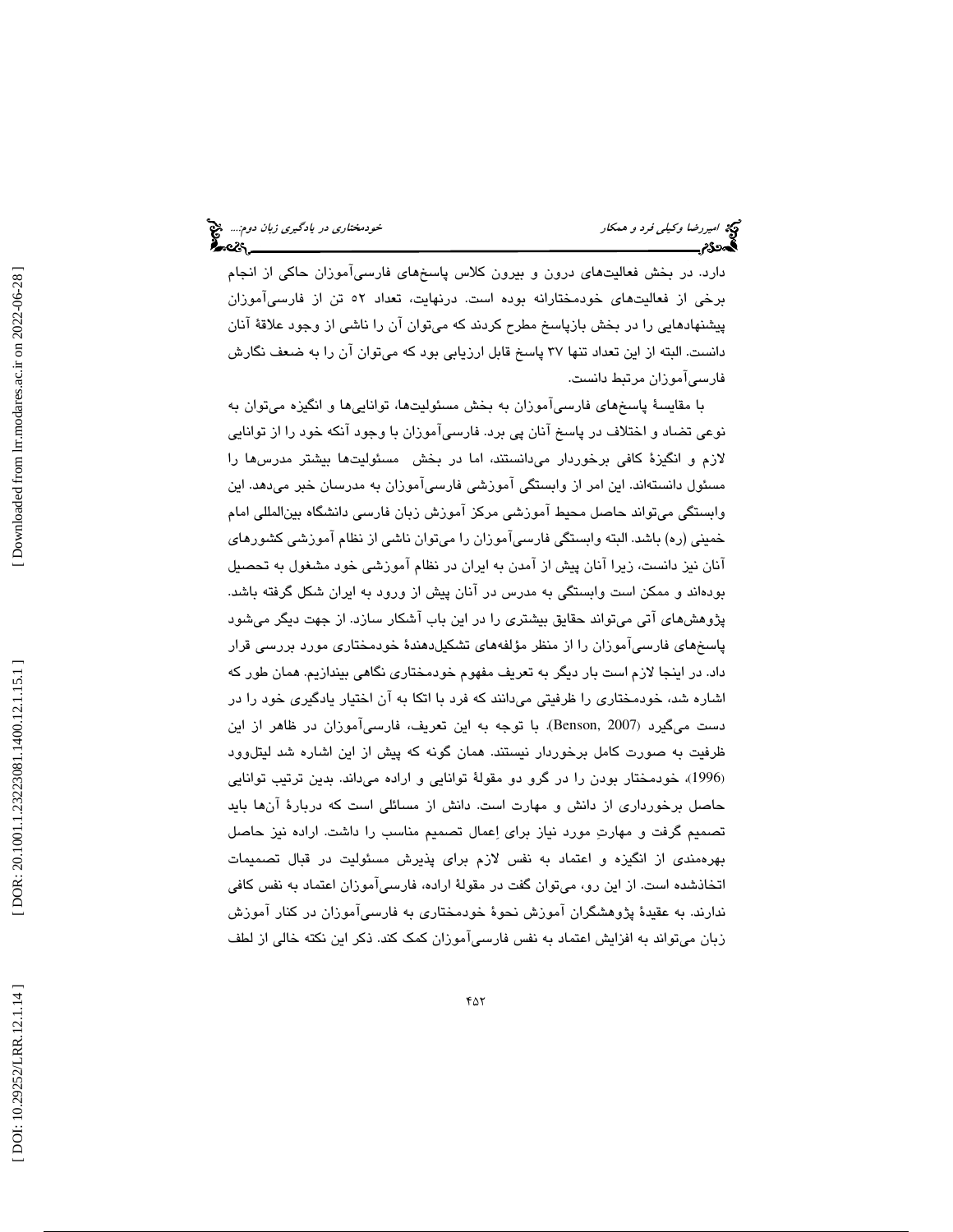نيست كه پاسخ فارسيآموزان به بخش فعاليتها را ميتوان مثبت قلمداد كرد و آن را حاكي از تمايل آنان به يادگيري خودمختارانه دانست.

پيشنهاد ميشود كه پژوهشگران در آينده در مسير همين پژوهش عواملي مانند مليت و جنسيت فارسيآموزان را درنظر بگيرند و ارتباط آن را با خودمختاري بررسي كنند. در حوزهٔ آموزشكاوی زبان فارسی، همچنین میتوان دیدگاه مدرسان را نیز در زمینهٔ خودمختاري مورد بررسي قرار داد. علاوه بر اين، امكان بررسي خودمختاري با عواملي مانند اضطراب زباني يا مهارتهاي زباني نيز وجود دارد.

. پينوشت ها ٧

- 1. responsibilities
- 2. abilities
- 3. motivation
- 4. activities
- 5. autonomy 6. Richards & Schmidt
- 7. Trebbi
- 8. semantic
- 9. Littlewood
- 10. ability
- 11. willingness
- 12. knowledge
- 13.skill
- 14. motivation
- 15. confidence
- 16.Jing & Benson
- 17. desire
- 18. freedom
- 19. Dörnyei & Ushioda
- 20.self-determination theory
- 21. attribution theory
- 22. extrinsic motivation
- 23. intrinsic motivation
- 24. Dickinson
- 25. Hedge
- 26. Spratt
- 27. Üstünlüo ğlu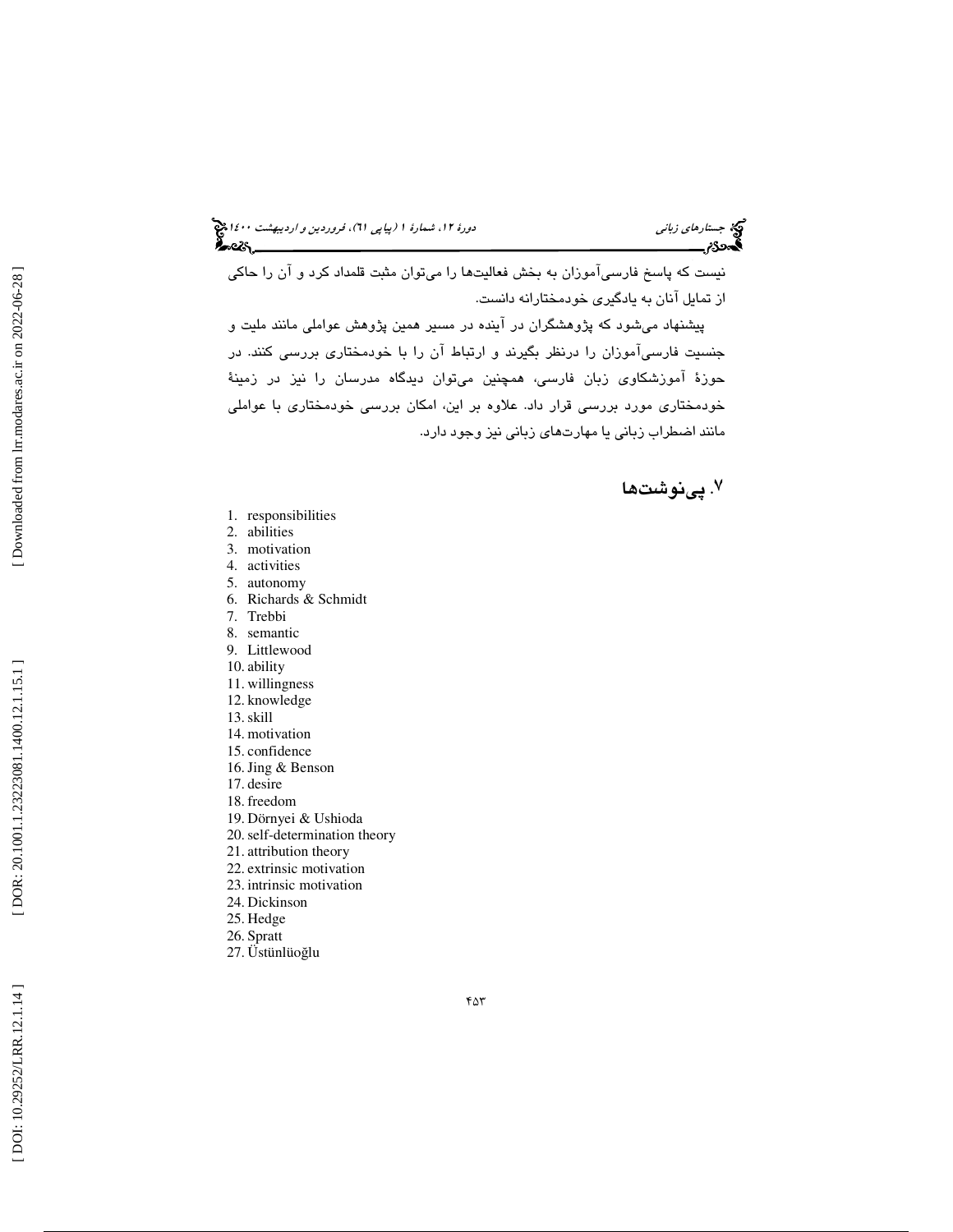امير اسير اسير استفاده و همكار خودمختاري در يادگيري زبان دوم.... اميمه<br>**الیدن کودر خودمختاري در سال دوم خودمختاري در استفاده است.**<br>**الیدن کودر خودمختاري به دوم خودمختاري در سال دوم خودمختاري در يادگي در استفاده است.** આસ્કિ

28. Tamer

- 29. lower intermediate
- 30. cognitive and Meta-cognitive Abilities
- 31.semi-Structured interviews
- 32. Little
- 33. Deci, & Ryan
- 34. intrinsic motivation

#### **8. References**

- Benson, P. (2011). *Teaching and researching autonomy* (2<sup>nd</sup> ed.). Harlow, United Kingdom: Pearson Education.
- Deci, E. L., & Ryan, R. M. (1985). *Intrinsic motivation and self-determination in human behavior*. New York, NY: Plenum Press.
- Dickinson, L. (1993). Talking Shop: aspects of autonomous learning. *ELT Journal*, 47 (4), 330-336.
- Dickinson, L. (1995). Autonomy and motivation: A literature review. *System*, 23 (2), 165-174.
- Dörnyei, Z. (2005). *The psychology of the language learner: Individual differences in second language acquisition*. New Jersey, NJ: Lawrence Erlbaum Association Inc.
- Dörnyei, Z., & Ushioda, E. (2011). *Teaching and researching motivation* (2nd ed.). Harlow, UK: Pearson Education.
- Ellis, R. (2015). *Understanding second language acquisition* (2<sup>nd</sup> ed.). Oxford, UK: Oxford University Press.
- Hedge, T. (2008). *Teaching and learning in the language classroom*. Oxford, England: Oxford University press.
- Jing, H., & Benson, P. (2013). Autonomy, agency and identity in foreign and second language education. *Chinese Journal of Applied Linguistics*, 36(1), 7-28.
- Lamb, T. (2008). Learner Autonomy and Teacher Autonomy: Synthesizing an Agenda. In T. Lamb, & H. Reinders (Eds.), *Learner and Teacher Autonomy:*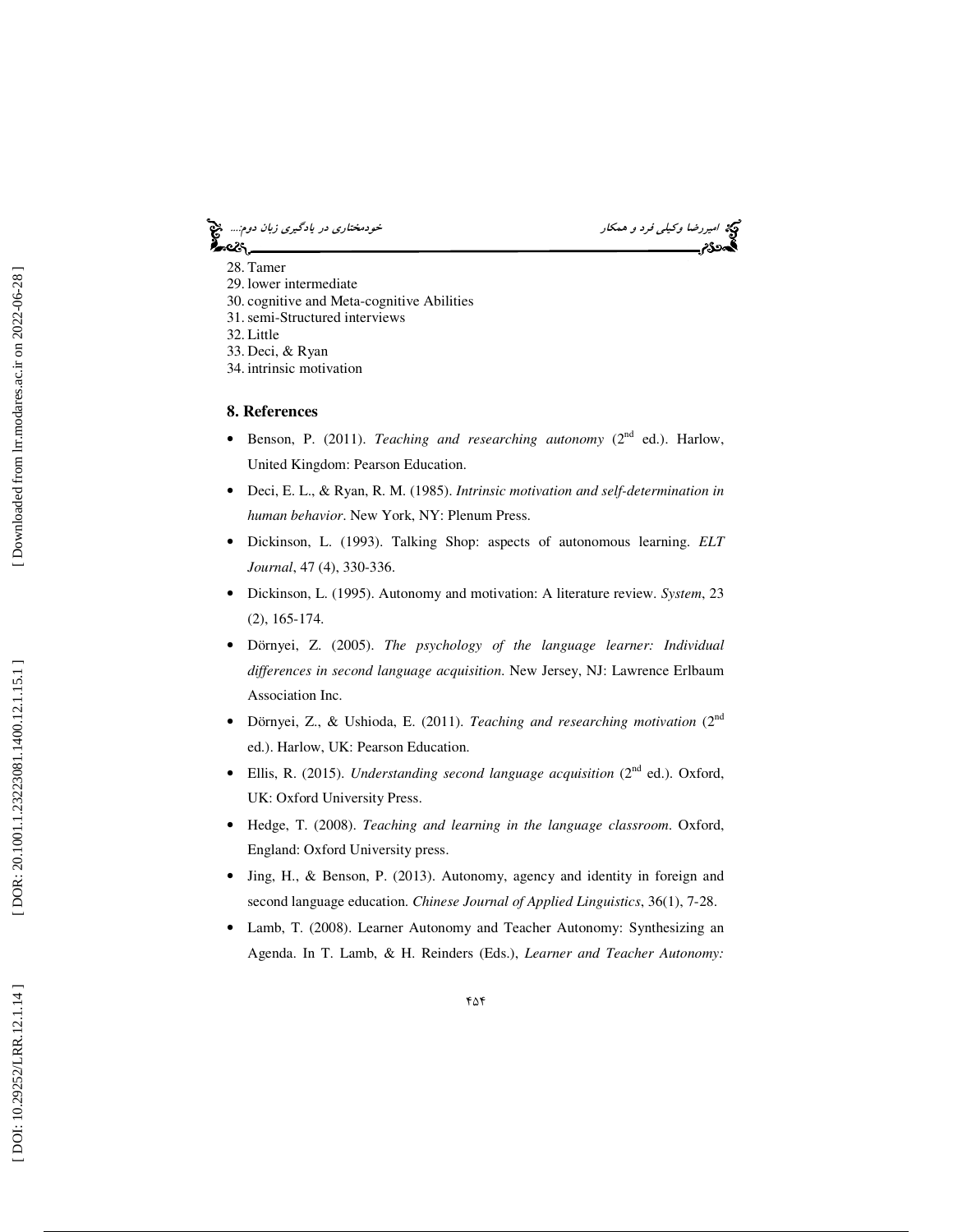# جستار*هاي زباني هي المرديبهشت 1400 ه*ورو 11، شمارة 1 (پياپي 71)، فر*وردين و ارديبهشت 14*00 هج

*Concepts, Realities and Responses* (pp. 269-284). Amsterdam, Netherlands: John Benjamins.

- Lamb, T. (2017). Knowledge About Language and Learner Autonomy. In J. Cenoz, D. Gorter, & S. May (Eds.), *Language Awareness and Multilingualism*  $(3<sup>rd</sup>$  ed.) (pp. 173-186). Cham, Switzerland: Springer.
- Little, D. (2007). Language learner autonomy: Some fundamental considerations revisited. *Innovation in Language Learning and Teaching*, 1(1), 14-29.
- Littlewood, W. (1996). Autonomy: An anatomy and framework. *System*, 24 (4), 427-435.
- Noels, K. A., Pelletier, L. G., Clément, R., & Vallerand, R. J. (2000). Why are you learning a second language? Motivational orientations and selfdetermination theory. *Language Learning*, 50 (1), 57-85.
- Richards, J. C., Schmidt, R. (2010). *Longman dictionary of language teaching*  and applied linguistics (4<sup>th</sup> ed.). Harlow, UK: Pearson Education.
- Riihimäki, J. (2013). *Autonomous language learning in EFL-classrooms in Finland: A descriptive study* (Master's thesis, University of Jyväskylä, Jyväskylä, Finland). Retrieved from https://jyx.jyu.fi/handle/123456789/41970
- Sella, L. (2014). *A study on autonomy and its influencing factors in adult language learners* (Master's thesis, Ca'Foscari University of Venice, Venice, Italy). Retrieved from http://dspace.unive.it/handle/10579/5424
- Sinclair, B. (2008). Negotiating Pathways Towards Teacher and Learner Autonomy. In T. Lamb, & H. Reinders (Eds.), *Learner and Teacher Autonomy: Concepts, Realities and Responses* (pp. 237-266). Amsterdam, Netherlands: John Benjamins.
- Spratt, M., Humphreys, G., & Chan, V. (2002). Autonomy and motivation: Which comes first? *Language Teaching Research*, 6 (3), 245-266.
- Tamer, O. (2013). *A Dissertation on Students' Readiness for Autonomous Learning of English as a Foreign Language'* (Unpuplished master's thesis,